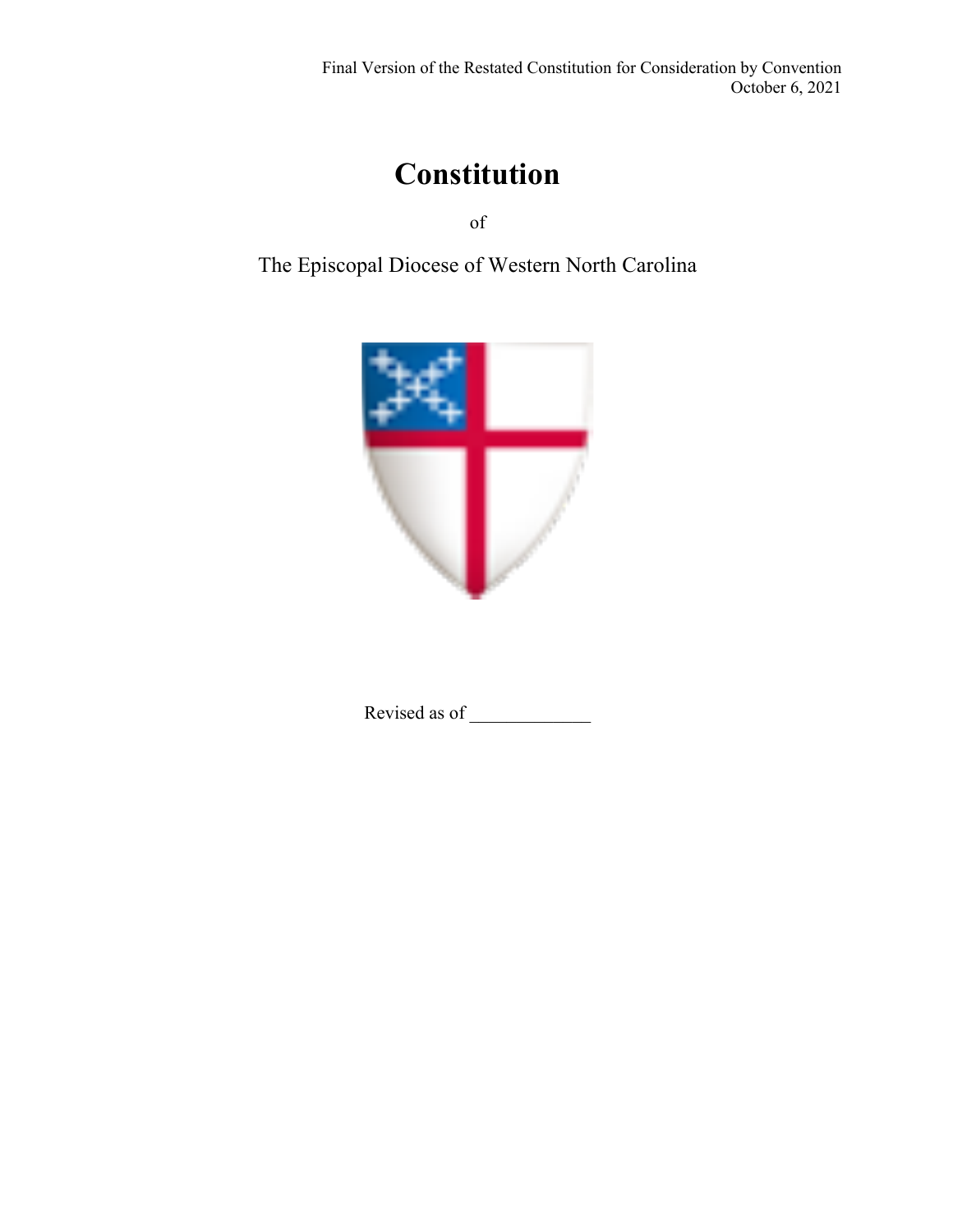## **Table ofContents**

## **CONSTITUTION OF THE EPISCOPAL DIOCESE OF WESTERN NORTH CAROLINA**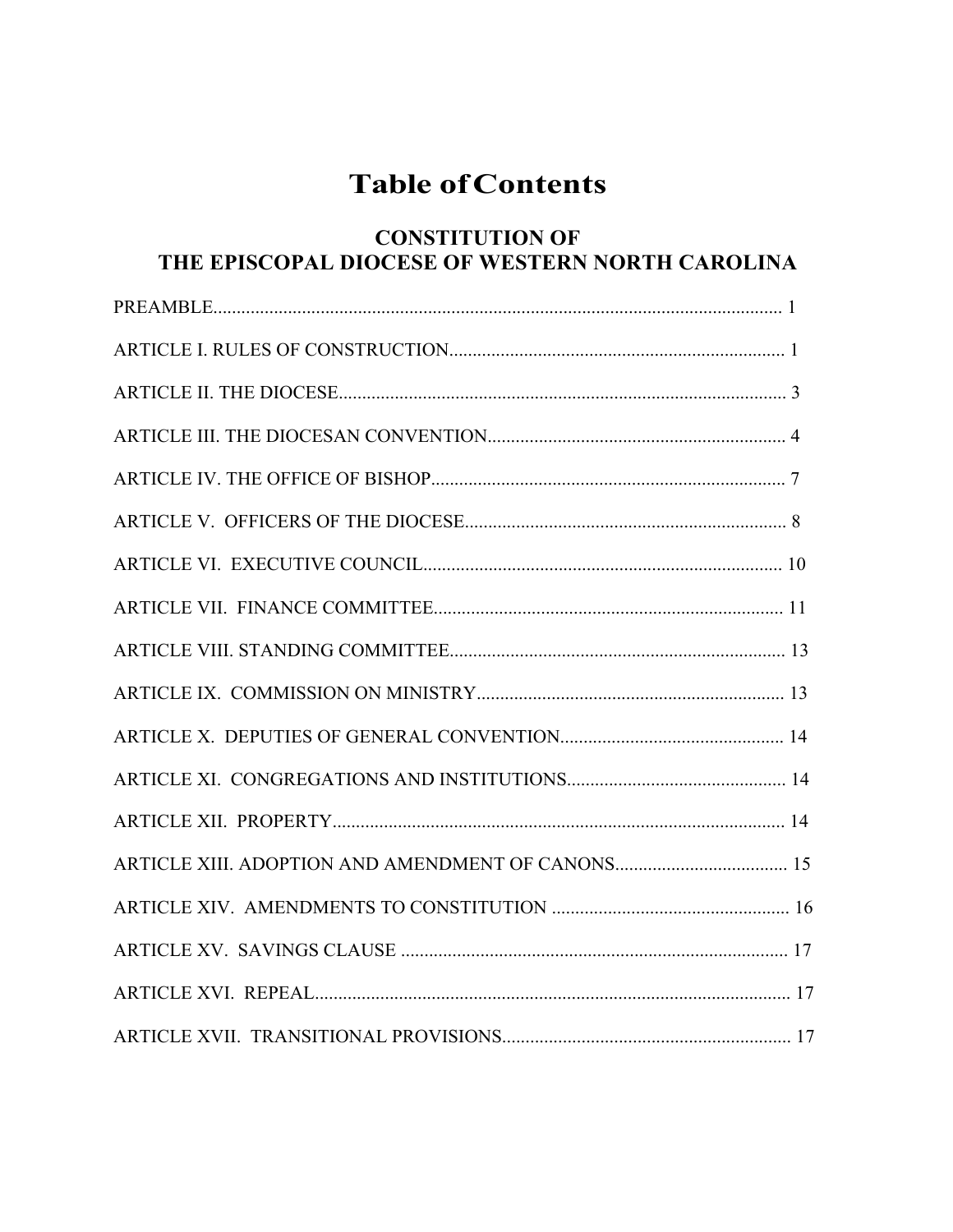## **CONSTITUTION OF THE EPISCOPAL DIOCESE OF WESTERN NORTH CAROLINA**

#### **PREAMBLE**

The Episcopal Diocese of Western North Carolina is a constituent part of The Protestant Episcopal Church in the United States of America. The Episcopal Diocese of Western North Carolina does hereby adopt and establish this constitution for its governance.

### **ARTICLE I. RULES OF CONSTRUCTION**

**SECTION 1.1** For the purpose of understanding and applying this constitution, the following definitions shall apply:

- (a) "Assisting Bishop" means a previously consecrated bishop of The Episcopal Church who is appointed by the Bishop Diocesan with the consent of the Standing Committee of the Diocese and Executive Council of the Diocese to provide additional episcopal services in the Diocese for a specific term.
- (b) "Bishop Coadjutor" means an elected assistant bishop of the Diocese with the right of succession upon the death, resignation or retirement of the Bishop Diocesan.
- (c) "Bishop Diocesan" means the elected and consecrated bishop who is the Ordinary of the Diocese. Such person may also be referred to as the "Bishop."
- (d) "Bishop Suffragan" means an elected assistant bishop of the Diocese who does not automatically succeed the Bishop Diocesan.
- (e) "Canons of the Diocese" means the canons of the Diocese as amended from time to time.
- (f) "Canonically Resident" means resident in a specified diocese for purposes of the Constitution and Canons of the Church, as established by ordination to that diocese or by letters dimissory accepted by that diocese.
- (g) "Cleric" means a person ordained for the ministry of bishop, priest or deacon in The Episcopal Church.
- (h) "Clerical Order" means those persons who are recognized as voting members of the Diocesan Convention in accordance with Section 3.3 of this constitution.
- (i) "Congregation" means a body of worshipers who share in common the ministry of our Lord Jesus Christ. The Congregations recognized by the Diocese are classified as follows: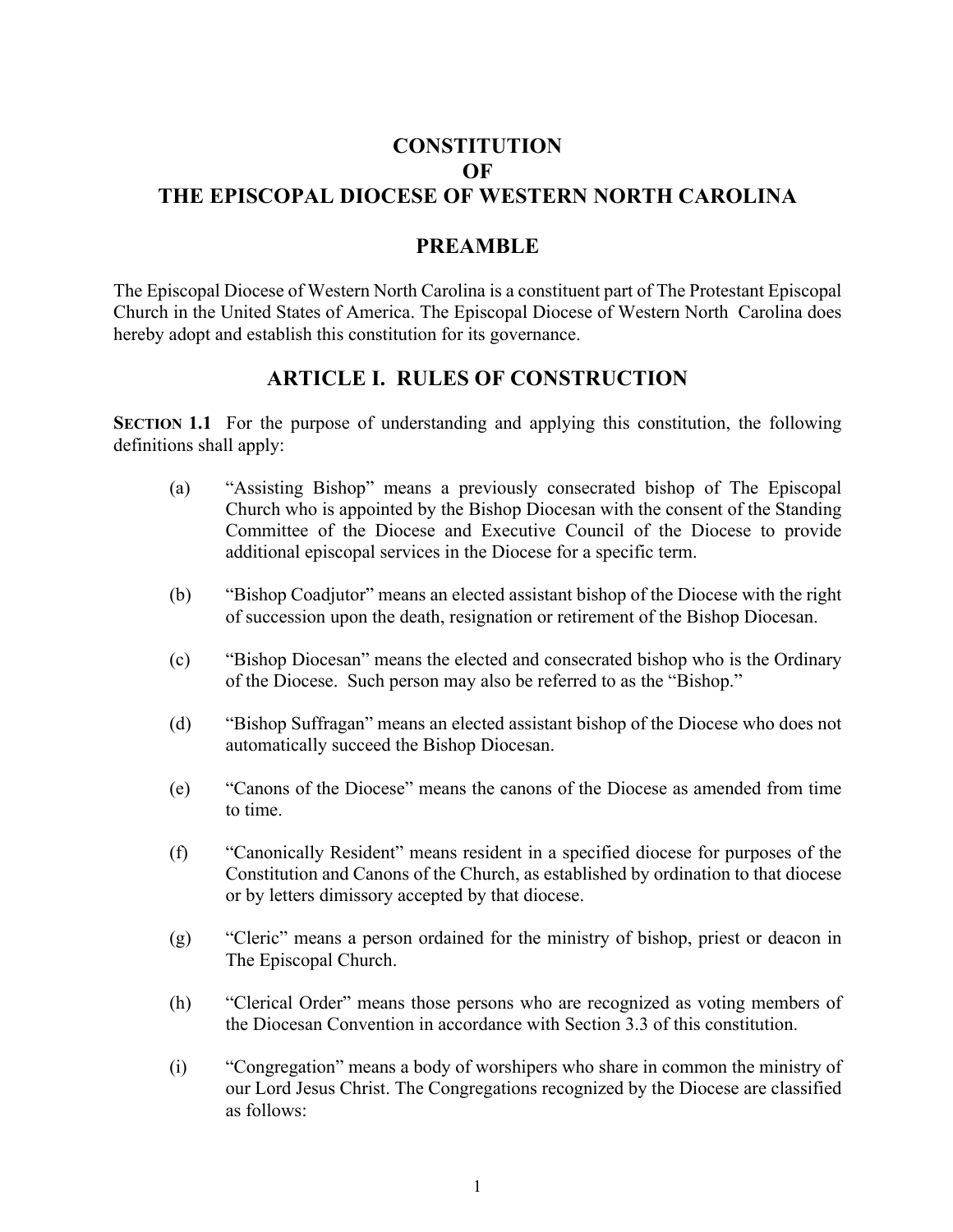- (1) the "Cathedral," which is a body of worshippers whose place of worship serves as the seat of the Bishop within the Diocese and, subject to such other provisions in this constitution or the Canons of the Diocese, whose temporal affairs are under the supervision of a body of duly elected or appointed representatives referred to as a "Vestry" and whose worship and spiritual jurisdiction are under the care of a priest selected in accordance with Canons of the Diocese and who is referred to as the "Dean of the Cathedral;"
- (2) a "Parish," which is a body of worshippers that, subject to such other provisions in this constitution or the Canons of the Diocese, has its temporal affairs under the supervision of a body of duly elected or appointed representatives referred to as a "Vestry" and whose worship and spiritual jurisdiction are under the care of a priest called by the Vestry of such congregation and approved by the Bishop and who is referred to as the "Rector;"
- (3) a "Worshipping Community," which is a body of worshippers that may not be fully self-supporting and as a result may depend, at least partially, upon financial support from the Diocese, is considered a mission or ministry of the Diocese and that, subject to such other provisions in this constitution or the Canons of the Diocese, has its temporal affairs under the supervision of a body of duly elected or appointed representatives referred to as a "Governing Committee" and which has its worship and the spiritual jurisdiction under the care of a priest appointed by the Bishop and who is referred to as a "Vicar;" and
- (4) a "Chapel," which is a body of worshippers that meet on a seasonal or intermittent basis and, subject to such other provisions in this constitution or the Canons of the Diocese, has its temporal affairs under the supervision of a body of duly elected or appointed representatives referred to as a "Governing Committee" and whose officiants must be approved by the Bishop.
- (j) "Constitution and Canons of the Church" means the Constitution of The Episcopal Church or the Canons of The Episcopal Church, as either or both may be applicable to the matter at issue and as the same may be amended from time to time.
- (k) "Diocese" means, depending on the context, either The Episcopal Diocese of Western North Carolina or to the area of its territorial jurisdiction.
- (l) "Diocesan Convention" means the governing body of the Diocese.
- (m) "Diocesan Entity" means a corporation, limited liability company or some other entity wholly-owned by the Diocese and whose purposes include receiving, holding investing or managing assets.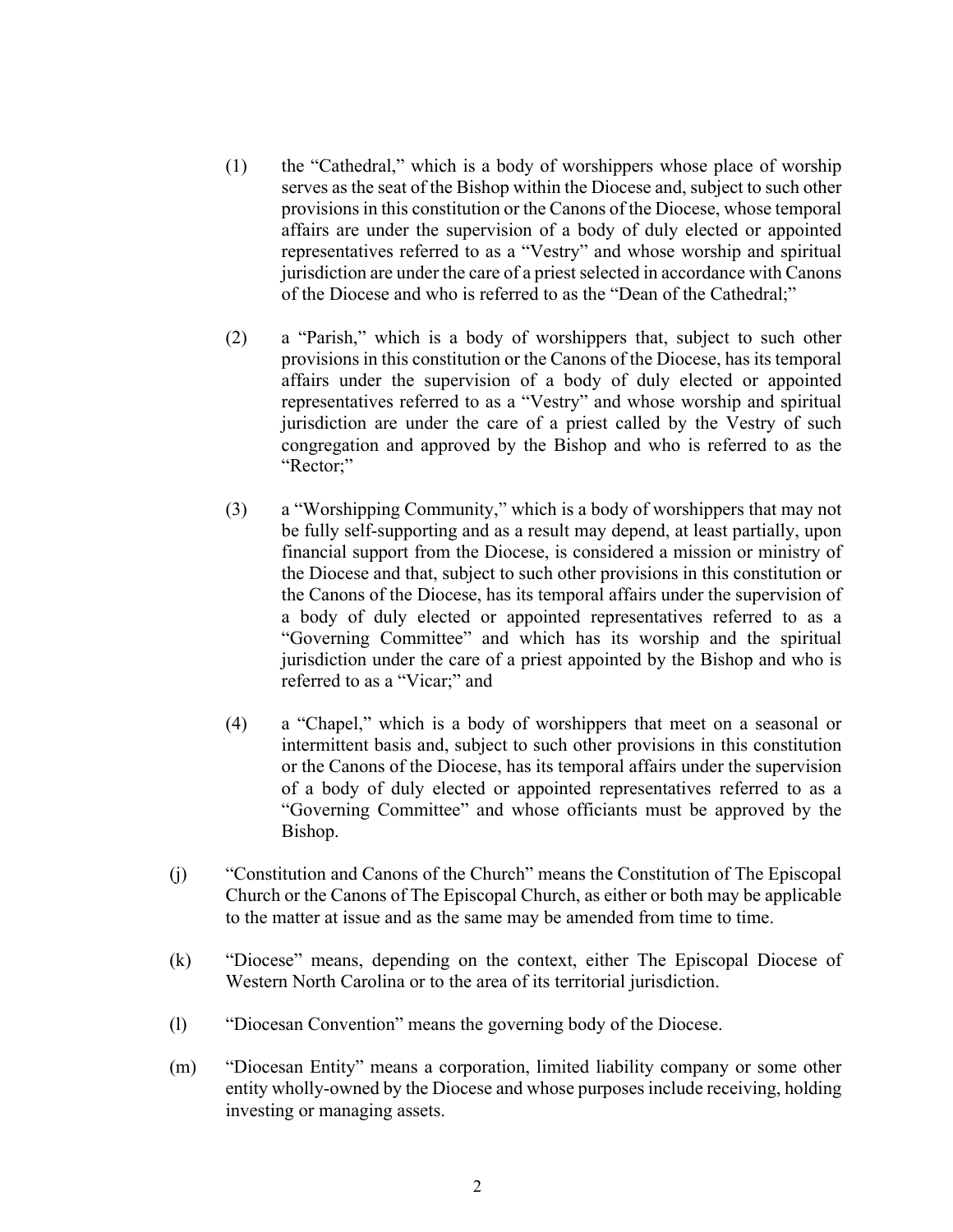- (n) "Institution" means an unincorporated nonprofit association, a nonprofit corporation, a limited liability company, a foundation, a trust or some other entity that is not a Cathedral, Parish, Worshipping Community or Chapel but is designed to express or advance aspects of The Episcopal Church's ministries and which was established by the Diocese or has an affiliation or relationship with the Diocese.
- (o) "Lay Order" means those Laypersons eligible to serve and then serving as delegates, as contemplated by Section 3.4 of this constitution, at a meeting of the Diocesan Convention.
- (p) "Layperson" means a person who is not in the Clerical Order and who: (i) is sixteen (16) years of age or older, (ii) has received the sacrament of holy baptism and whose baptism has been duly recorded in a congregation of The Episcopal Church, (iii) has supported or otherwise actively participated in the life of a Congregation of the Diocese during the preceding year, (iv) has been faithful in corporate worship, unless for good cause prevented, and has been faithful in working, praying, and giving for the spread of the Kingdom of God, and (vi) has received Holy Communion in The Episcopal Church at least three times during the preceding year.
- (q) "The Episcopal Church" shall refer to The Protestant Episcopal Church in the United States of America.

**SECTION 1.2** If a word or phrase used in this constitution has a meaning ascribed to it in the Constitution and Canons of the Church, then such meaning shall also apply in this constitution unless a specific meaning is set forth herein or the context clearly requires otherwise.

**SECTION 1.3** The provisions of this constitution are to be applied in a manner that is reasonable under the circumstances and consistent with the Constitution and Canons of the Church.

## **ARTICLE II. THE DIOCESE**

**SECTION 2.1** The Diocese is a nonprofit religious entity existing under the North Carolina Uniform Unincorporated Nonprofit Association Act.

**SECTION 2.2** The territory of the Diocese includes the following 28 counties in the State of North Carolina: Cherokee, Graham, Clay, Swain, Macon, Haywood, Jackson, Madison, Buncombe, Transylvania, Henderson, Polk, Yancey, Mitchell, Avery, Watauga, Ashe, Alleghany, McDowell, Burke, Caldwell, Wilkes, Alexander, Catawba, Rutherford, Cleveland, Lincoln, and Gaston.

**SECTION 2.3** The Diocese accedes to Constitution and Canons of the Church and acknowledges the authority of the General Convention of The Episcopal Church.

**SECTION 2.4** The authority of the Diocese is vested in and shall be exercised by its Bishop Diocesan, its Bishop Coadjutor (if there is one), its Bishop Suffragans (if any), its Assisting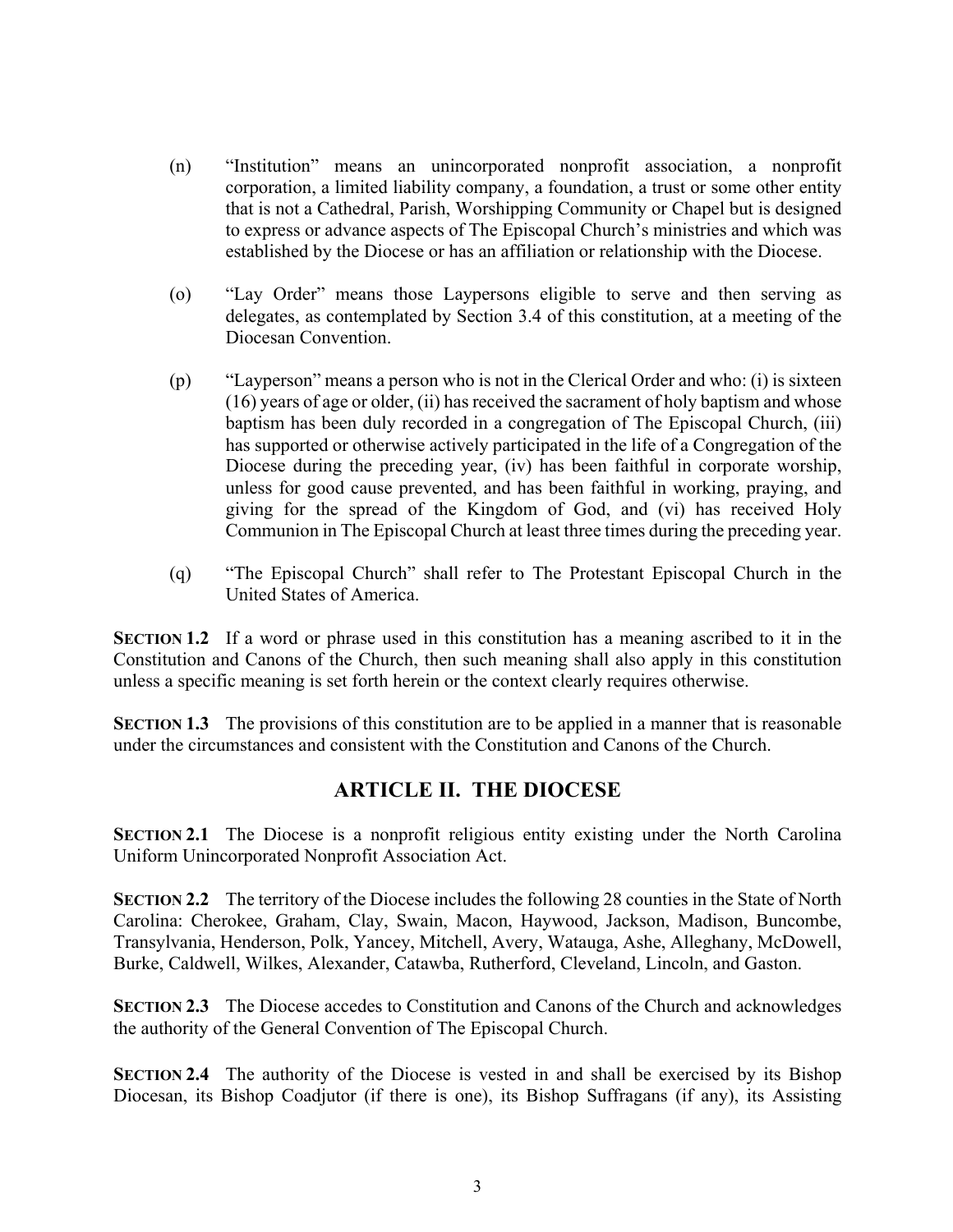Bishops (if any), its Diocesan Convention, its Executive Council, and its Standing Committee, all acting under and in subordination to The Episcopal Church, the Constitution and Canons of the Church and the General Convention of The Episcopal Church.

**SECTION 2.5** The Ecclesiastical Authority of the Diocese is the Bishop. In the Bishop's absence or inability to act, the Bishop Coadjutor (if there is one) shall be the Ecclesiastical Authority. If there is no Bishop Coadjutor or if both the Bishop and the Bishop Coadjutor are absent or unable to act, the Bishop Suffragan (if there is one, and if more than one by seniority based on date of consecration) shall be authorized to temporarily act for the Diocese as its Ecclesiastical Authority. If there is no Bishop, Bishop Coadjutor or Bishop Suffragan qualified and able to act, the Standing Committee shall be the Ecclesiastical Authority until a Bishop is elected and qualified. Whenever this constitution or the Canons of the Diocese provide for action by the Bishop, such action, except as otherwise expressly limited by the Rubrics of The Book of Common Prayer, the Constitution and Canons of the Church or this constitution or the Canons of the Diocese, is to be taken by the person or the Standing Committee, as may be applicable, then acting as the Ecclesiastical Authority of the Diocese.

**SECTION 2.6** In addition to the Bishop, any Bishop Coadjutor (if there is one), Bishop Suffragans (if any) and Assisting Bishops (if any), the officers of the Diocese shall include a Secretary, an Assistant Secretary, a Chief Financial Officer, a Treasurer, a Chancellor and an Archivist.

## **ARTICLE III. THE DIOCESAN CONVENTION**

**SECTION 3.1** Legislative authority of the Diocese shall be vested in the Diocesan Convention, and the exercise of that authority shall be subject only to the General Convention of The Episcopal Church, the Constitution and Canons of the Church, this constitution and the Canons of the Diocese. Without limiting the generality of the foregoing, the Diocesan Convention shall have the following powers:

- (a) to elect a Bishop, Bishop Coadjutor or Bishop Suffragan of the Diocese in accordance with the Constitution and Canons of the Church;
- (b) to elect all such officers, boards, committees and delegations of the Diocese as may be provided for in this constitution or the Canons of the Diocese and in the manner prescribed herein or therein;
- (c) to approve the budget of the Diocese for each fiscal year;
- (d) to raise funds from its Congregations or Institutions or from other sources as may be proper or necessary for the well-being of the Diocese, with the power to adopt policies and rules regarding the same;
- (e) to pass resolutions, make declarations of policy and enact such other legislative measures as may seem proper;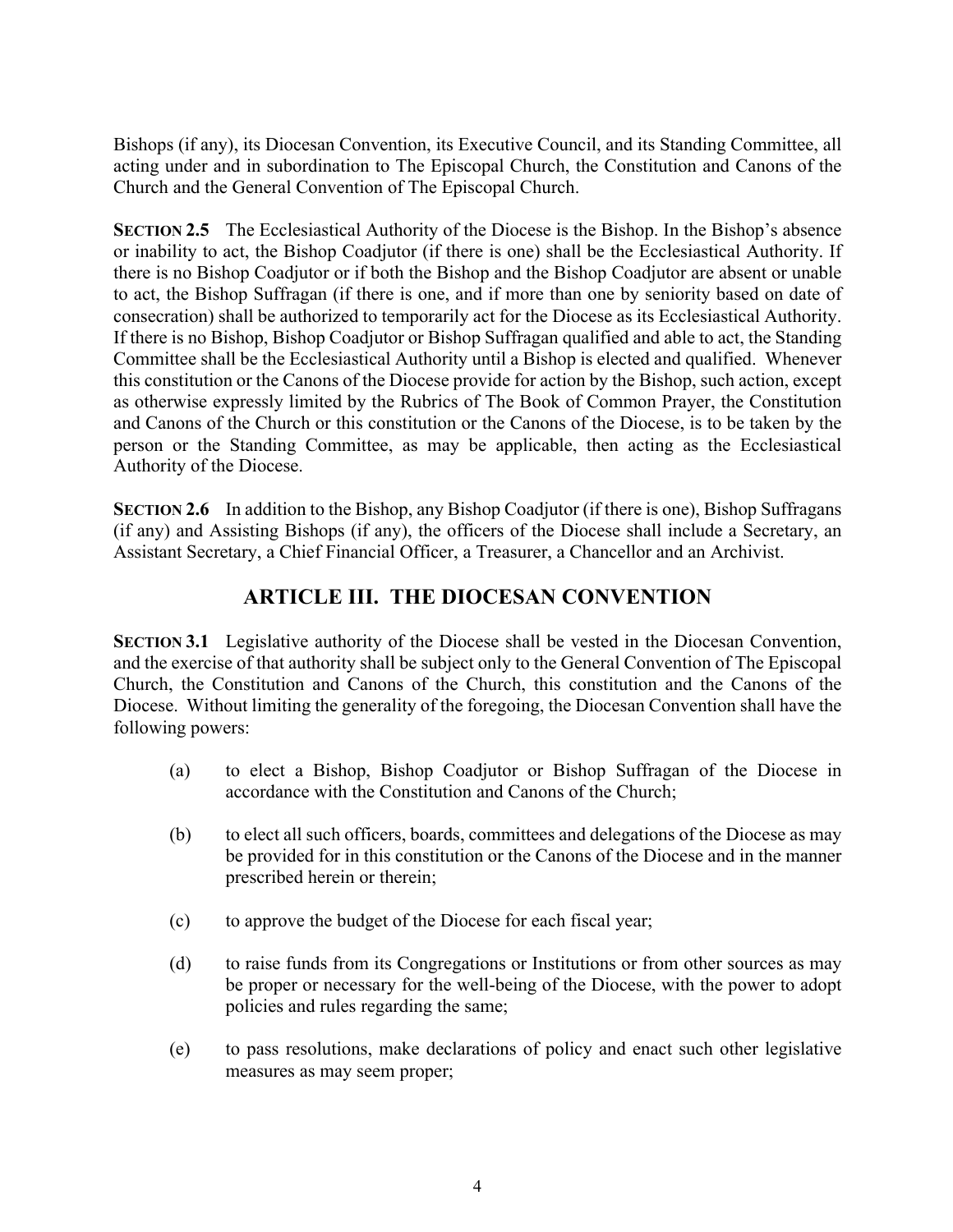- (f) to admit new Parishes, Worshipping Communities and Chapels to union with the Diocesan Convention and to determine the status of every Congregation in union with the Diocesan Convention;
- (g) to admit new Institutions to union with the Diocesan Convention and to determine the status of every Institution in union with the Diocesan Convention;
- (h) to create or cause to be incorporated such entities or bodies as it shall see fit, and to dissolve the same; and
- (i) to consider all matters properly coming before the Diocesan Convention in accordance with its rules of procedure.

**SECTION 3.2** The Diocesan Convention shall be composed of certain persons who collectively shall make up the "Clerical Order," and certain persons who collectively shall make up the "Lay Order<sup>"</sup>

**SECTION 3.3** The following persons not under ecclesiastical discipline at the start of the meeting of the Diocesan Convention shall be voting members of the Clerical Order of the Diocesan Convention:

- (a) The Bishop, the Bishop Coadjutor of the Diocese (if there is one), any Bishop Suffragan of the Diocese (if there is one), and any Assisting Bishop (if there is one);
- (b) Each deacon and priest of The Episcopal Church (i) who has been elected or appointed to officiate in a Congregation or at an Institution of the Diocese and is still an officiant in such Congregation or Institution at the start of the meeting of the Diocesan Convention or (ii) who has been regularly assigned by the Bishop for ministry within the Diocese and is still serving in such assigned position at the start of the meeting of the Diocesan Convention; and
- (c) Each ordained minister of a church or denomination in communion with The Episcopal Church who is serving a Congregation or Institution of the Diocese at the start of the meeting of the Diocesan Convention.

**SECTION 3.4** The following Laypersons who are eighteen (18) years or older and who are not under ecclesiastical censure at the start of the meeting of the Diocesan Convention shall be voting members of the Lay Order of the Diocesan Convention:

- (a) The Cathedral and each Parish within the Diocese shall be entitled to representation by two (2) Layperson delegates;
- (b) Each Worshipping Community within the Diocese shall be entitled to representation by two (2) Layperson delegates; and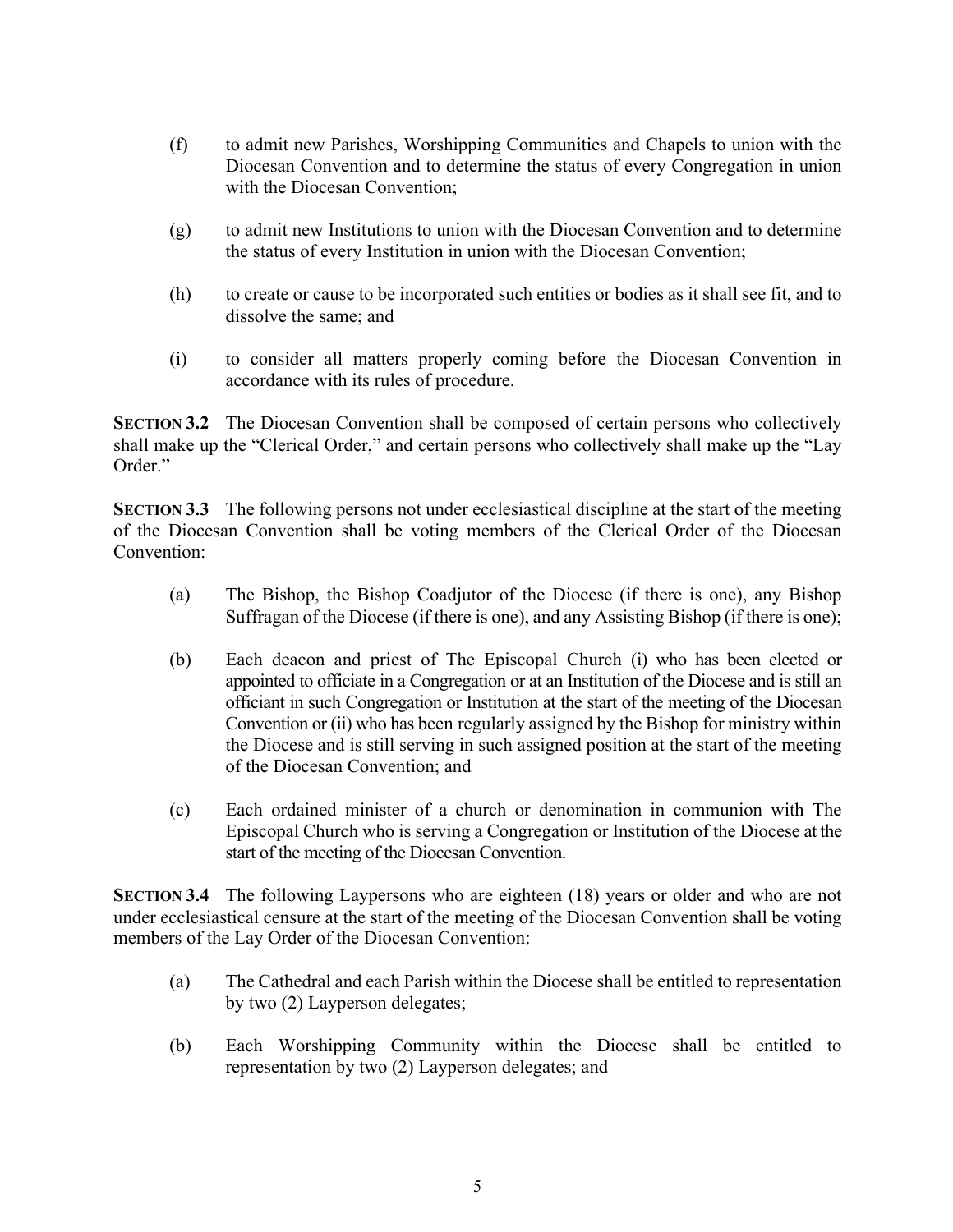(c) Each Chapel within the Diocese shall be entitled to representation by one (1) Layperson delegate.

**SECTION 3.5** Any Bishop, Bishop Coadjutor, Bishop Suffragan or Assisting Bishop of the Diocese who has resigned, resides within the territory of the Diocese at the start of the Diocesan Convention and is not under ecclesiastical discipline at the start of the meeting of the Diocesan Convention shall have seat and voice at the Diocesan Convention, but no right to vote. In addition, each priest and deacon of The Episcopal Church who is Canonically Resident in the Diocese, is not otherwise a voting member of the Clerical Order as addressed in Section 3.3 above and is not under ecclesiastical discipline at the start of the meeting of the Diocesan Convention shall have seat and voice at the Diocesan Convention, but no right to vote. The Diocesan Convention may grant ex-officio or honorary membership, with seat and voice but no right to vote, to such other persons as it deems appropriate or as it may specify in a duly adopted canon.

**SECTION 3.6** The Diocesan Convention shall meet annually at such date and place as the Bishop may determine.

**SECTION 3.7** The Bishop may call a special meeting of the Diocesan Convention. The notice shall specify the purposes for which the special meeting of the Diocesan Convention is called, and only business germane to such purposes shall be in order, except by the affirmative vote of twothirds (2/3) of the members of the Clerical Order present and two-thirds (2/3) of the members of the Lay Order present.

**SECTION 3.8** Written notice of every annual or special meeting of the Diocesan Convention shall be given by the Secretary at least 30 days prior to the occurrence of such meeting of the Diocesan Convention. The notice shall be sent to every Congregation and Institution of the Diocese, to every person then entitled to participate in the Diocesan Convention in the Clerical Order and to every person then having the right to seat and voice at the Diocesan Convention but no right to vote, and such notice shall specify the time and place and, in the case of a special Diocesan Convention, the purpose of the Diocesan Convention.

**SECTION 3.9** A quorum for transacting business at a meeting of the Diocesan Convention shall exist if at least one-half (1/2) of those persons then entitled to participate in the Diocesan Convention in the Clerical Order and at least one-half (1/2) of the Congregations of the Diocese have at least one (1) Layperson delegate present. If such representation is not present, then it shall be announced that no quorum exists, and the Diocesan Convention shall be recessed until such a quorum is present.

**SECTION 3.10** In all matters which shall come before the Diocesan Convention, the Clerical Order and Lay Order shall deliberate as one body. Except as may be provided otherwise in this constitution or in the Canons of the Diocese, in voting the Clerical Order and Lay Order shall vote as one body, and a majority of such votes shall determine the outcome of the matter. Cumulative voting and voting by proxy or by absentee ballot shall not be permitted.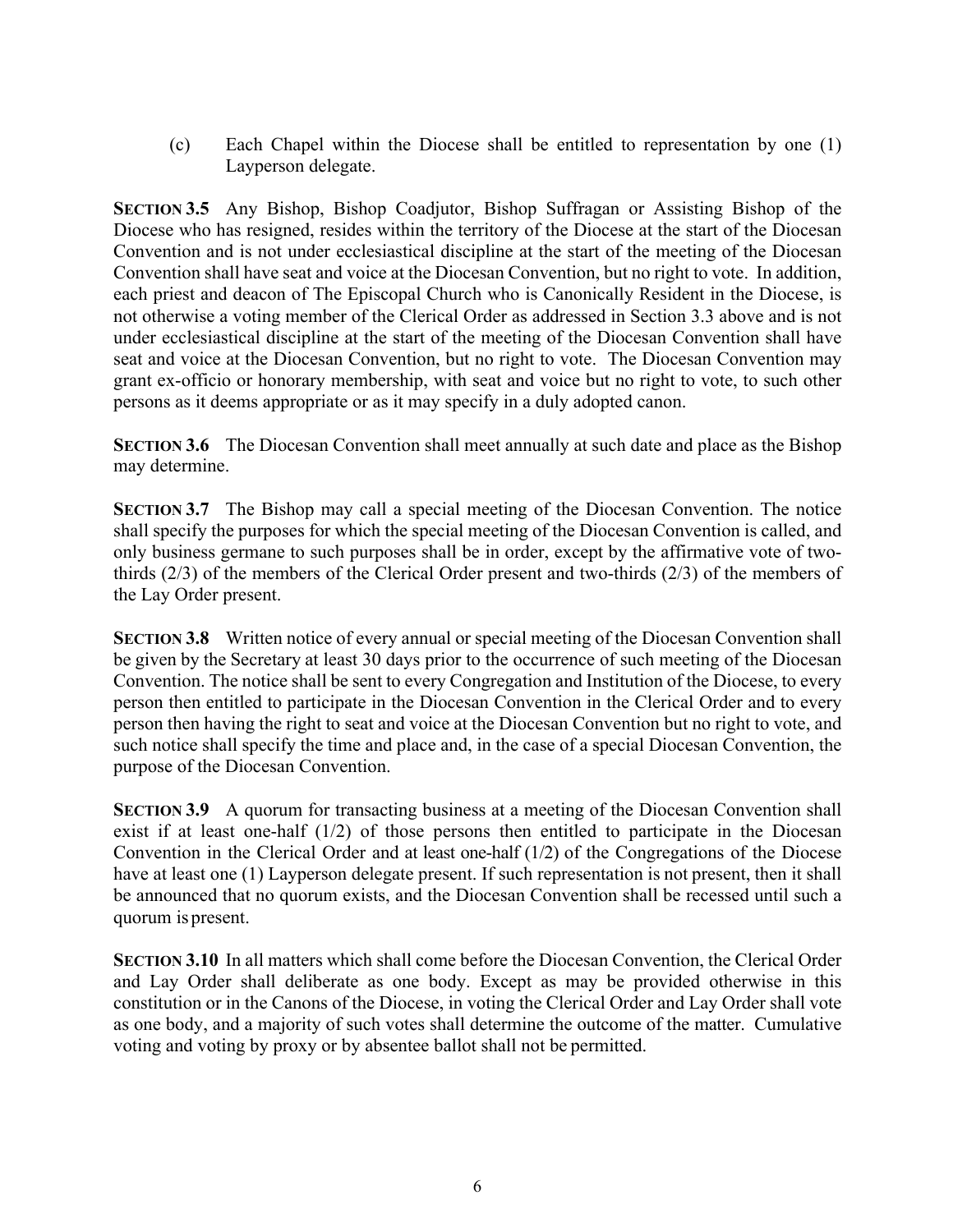## **ARTICLE IV. THE OFFICE OF BISHOP**

**SECTION 4.1** The Bishop shall have such authority vested in that office by the Constitution and Canons of the Church. Subject to or as limited by the same, the Bishop:

- (a) is the chief pastor of the Diocese and may preside and officiate in the worship of The Episcopal Church at any Congregation or elsewhere in the Diocese;
- (b) is the Ordinary of all religious and benevolent organizations of the Diocese, may attend and preside at any of their meetings, and has final appellate jurisdiction over their affairs;
- (c) is the chief executive of the Diocese with responsibility for directing its business and temporal affairs in a manner that is consistent with this constitution, the Canons of the Diocese and the directives and determinations of the Diocesan Convention and the Executive Council;
- (d) possesses the authority to sign contracts or other instruments for and on behalf of the Diocese to effectuate duly authorized transactions, except that any deed, lease, deed of trust or other instrument that conveys an interest in real property must also be signed by the Treasurer of the Diocese as addressed in Article XII of this constitution;
- (e) has the power of appointment to fill any vacancies in any offices, boards and committees, except as otherwise specifically provided by this constitution or the Canons of the Diocese;
- (f) accredits and receives members of clergy;
- (g) may intervene in a situation where there is a disagreement or dissension between priests of different Congregations, or between any Congregation and its priest or between a Vestry or Governing Committee, as applicable, and the priest or officiant of the Congregation with which such Vestry or Governing Committee is associated; and
- (h) shall perform such other acts and shall have such additional powers as may be prescribed in the Canons of the Diocese.

**SECTION 4.2** Whenever the Bishop shall issue a pastoral letter, it shall be the duty of every priest in charge of a Congregation to read the letter at all services on the Sunday following its receipt, or to cause copies of the same to be distributed to the members of the Congregation not later than one month after its receipt.

**SECTION 4.3** The election of a Bishop, a Bishop Coadjutor, or a Bishop Suffragan for the Diocese shall be held at a meeting of the Diocesan Convention. The call to elect a Bishop, a Bishop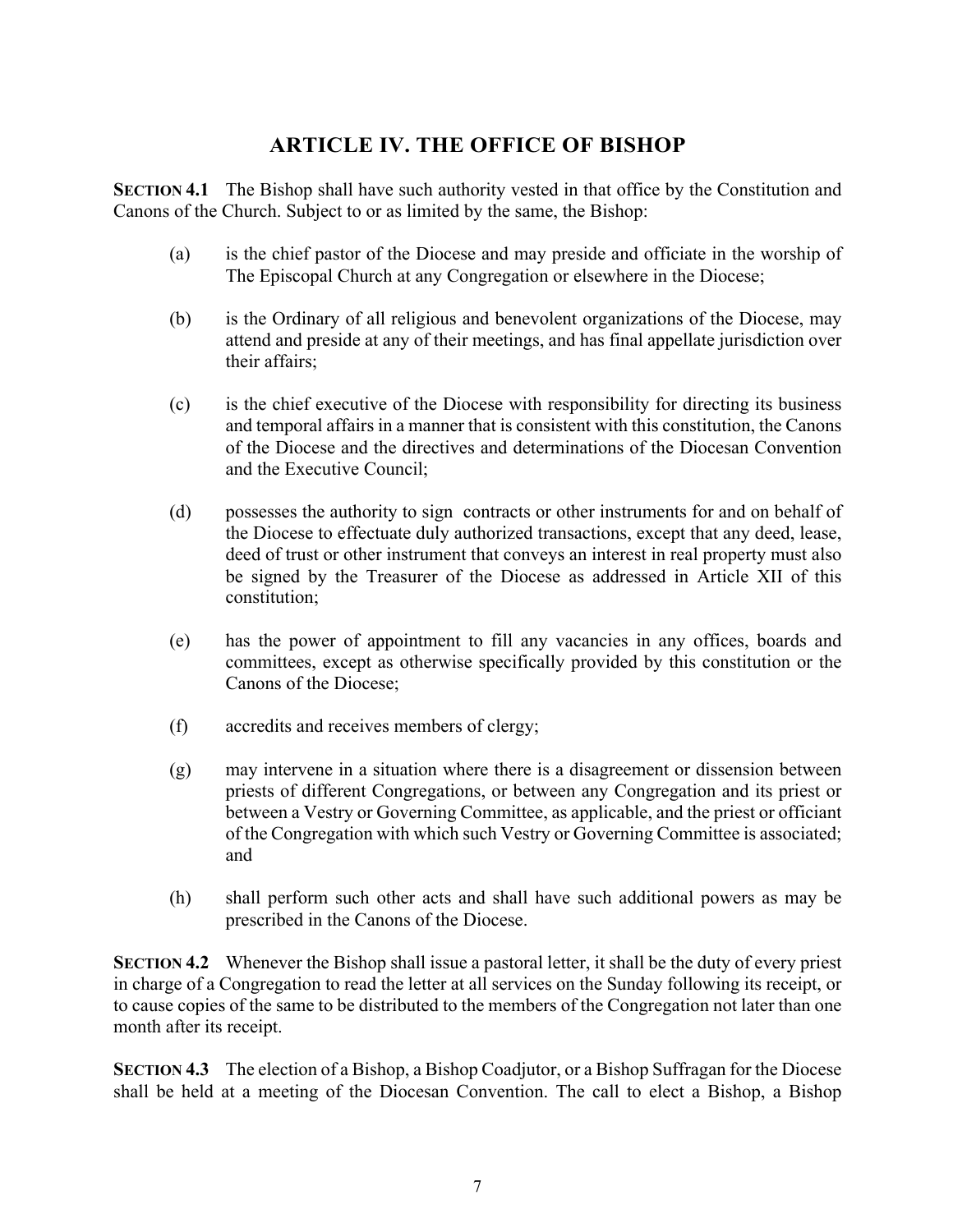Coadjutor, or a Bishop Suffragan shall be issued by the Standing Committee. The Standing Committee, acting through the Secretary, shall give written notice of any such election to each Congregation within the Diocese, to every person then entitled to participate in the Diocesan Convention in the Clerical Order and to every person then having the right to seat and voice at the Diocesan Convention but no right to vote. Such notice shall be given at least 30 days in advance of the start of the meeting of the Diocesan Convention. For the purpose of electing a Bishop, Bishop Coadjutor or a Bishop Suffragan, the Clerical Order and Lay Order shall vote separately by written ballot, and the concurrent majority vote of the Clerical Order and Lay Order shall be necessary to elect an individual to the office at issue.

### **ARTICLE V. OFFICERS OF THE DIOCESE**

**SECTION 5.1** The Bishop shall be the President of the Diocesan Convention. In the absence of the Bishop, the following, in the order listed and if present, shall preside as President of the Diocesan Convention: the Bishop Coadjutor (if there is one), a Bishop Suffragan (if there is one and senior in time of consecration) or the President of the Standing Committee. If neither the Bishop nor the other persons listed are present, the President of the Diocesan Convention shall be such person as elected from among the priests ordained in The Episcopal Church in the Clerical Order present at the Diocesan Convention by majority vote of all delegates of the Clerical Order and Lay Order voting as one body.

**SECTION 5.2** The Secretary of the Diocese shall be elected by the Diocesan Convention, or if the Diocesan Convention is not in session and there shall be a vacancy in such office the Executive Council shall appoint the Secretary. The Secretary also shall serve as Secretary of the Diocesan Convention, take minutes of its proceedings and attest to the public acts of such body. The Secretary shall perform such duties as prescribed by the Constitution and Canons of the Church and such other duties as may be prescribed by this constitution, the Canons of the Diocese, the Bishop or the Executive Council.

**SECTION 5.3** The Assistant Secretary of the Diocese shall be appointed by the Bishop with the consent of the Diocesan Convention, or if the Diocesan Convention is not in session with the consent of the Executive Council. The Assistant Secretary shall perform the functions of the Secretary when he or she is not reasonably available, and like the Secretary he or she may attest to the public acts of the Diocesan Convention. The Assistant Secretary shall perform such other duties as prescribed by the Bishop or Executive Council.

**SECTION 5.4** The Chief Financial Officer of the Diocese shall be appointed by the Bishop. The Chief Financial Officer will have primary responsibility for all financial-related activities and taxrelated activities of the Diocese. Without limiting the generality of the foregoing, this will include responsibility for implementing and maintaining appropriate accounting and reporting systems; preparing financial statements; establishing internal controls; along with the Finance Committee, developing a proposed annual budget for the Diocese and the proposed level of mutual ministry support from Congregations to meet the mission and budget requirements of the Diocese; filing tax returns; and securing adequate insurance for the properties and assets of the Diocese and the activities of the Diocese. The Chief Financial Officer shall perform such other duties as may be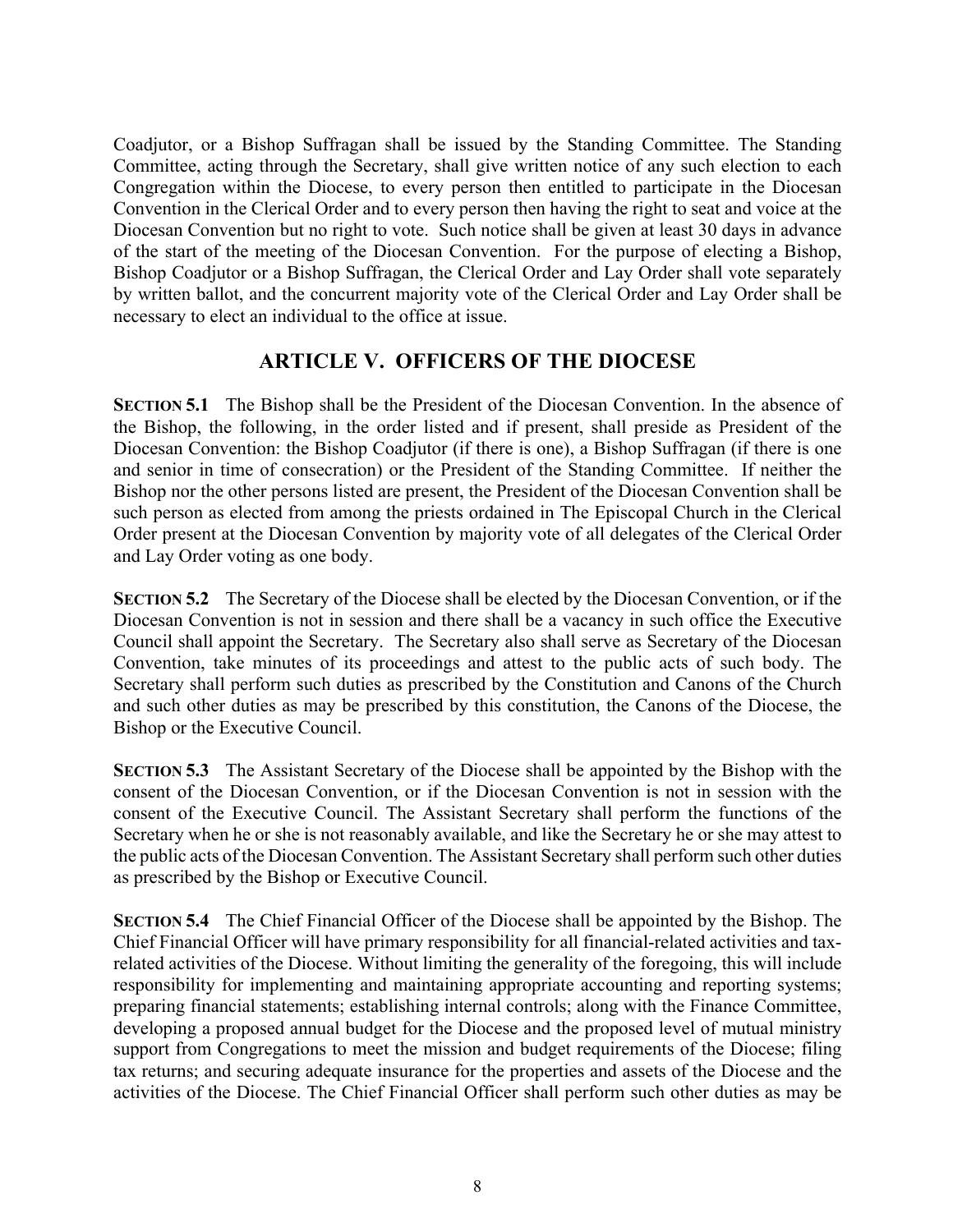prescribed by this constitution, the Canons of the Diocese, the Bishop, the Executive Council or the Finance Committee.

**SECTION 5.5** The Treasurer of the Diocese shall be elected by the Diocesan Convention, or if the Diocesan Convention is not in session and there shall be a vacancy in such office the Executive Council shall appoint the Treasurer. The Treasurer shall receive and safely keep all funds placed in his or her care; and he or she shall disburse and dispose of the same as may be provided by an approved budget of the Diocese or as authorized by the Diocesan Convention. He or she shall report annually to the Diocesan Convention an account showing all money received by him or her, and the manner in which he or she has disbursed or disposed of the same. The Treasurer shall give bond in an amount to be fixed by the Executive Council, with corporate surety approved by the Executive Council, which bond shall be conditioned upon the faithful performance of the duties of his or her office.

**SECTION 5.6** The Chancellor of the Diocese shall be elected by the Diocesan Convention, or if the Diocesan Convention is not in session and there shall be a vacancy in such office the Executive Council shall appoint the Chancellor. The Chancellor must be a licensed member of the North Carolina State Bar. The Chancellor shall be the legal advisor to the Diocese.

**SECTION 5.7** The Archivist of the Diocese shall be appointed by the Bishop with the consent of the Diocesan Convention, or if the Diocesan Convention is not in session with the consent of the Executive Council. The Archivist shall procure, catalogue, maintain and preserve safely all journals, minutes, reports and other documents relating to the Diocese and committees and such other journals, histories and records that may be received by the Archivist. The Archivist shall perform such other duties as prescribed by this constitution, the Canons of the Diocese, the Bishop or the Executive Council.

**SECTION 5.8** The Bishop may, with the advice and consent of the Diocesan Convention, or if the Diocesan Convention is not in session with the advance and consent of the Executive Council, appoint one or more other officers, with any such officer to have those duties as specified at the time of appointment.

**SECTION 5.9** No person may hold more than one of the foregoing offices at any time.

**SECTION 5.10** The Chief Financial Officer shall begin his or her term at such date specified at the time he or she is appointed to such position and shall serve until his or her resignation or death or his or her removal from office by the Bishop, with or without cause, and at any time the office of Bishop is vacant the Executive Council shall have the right to remove the Chief Financial Officer, with or without cause. A person elected or appointed to serve in any of those offices designated or allowed in the foregoing Sections 5.2, 5.3, 5.5, 5.6, 5.7 or 5.8 shall begin his or her term in office at the start of the calendar year that follows his or her election or appointment, unless an earlier date is specified at the time of such election or appointment, and he or she shall serve in such office until the end of three (3) complete calendar years or until, if prior to the expiration of such term, his or her resignation or death or his or her removal from office by the Bishop for just cause or by the Diocesan Convention or the Executive Council with or without cause. Any officer shall be eligible to succeed himself or herself.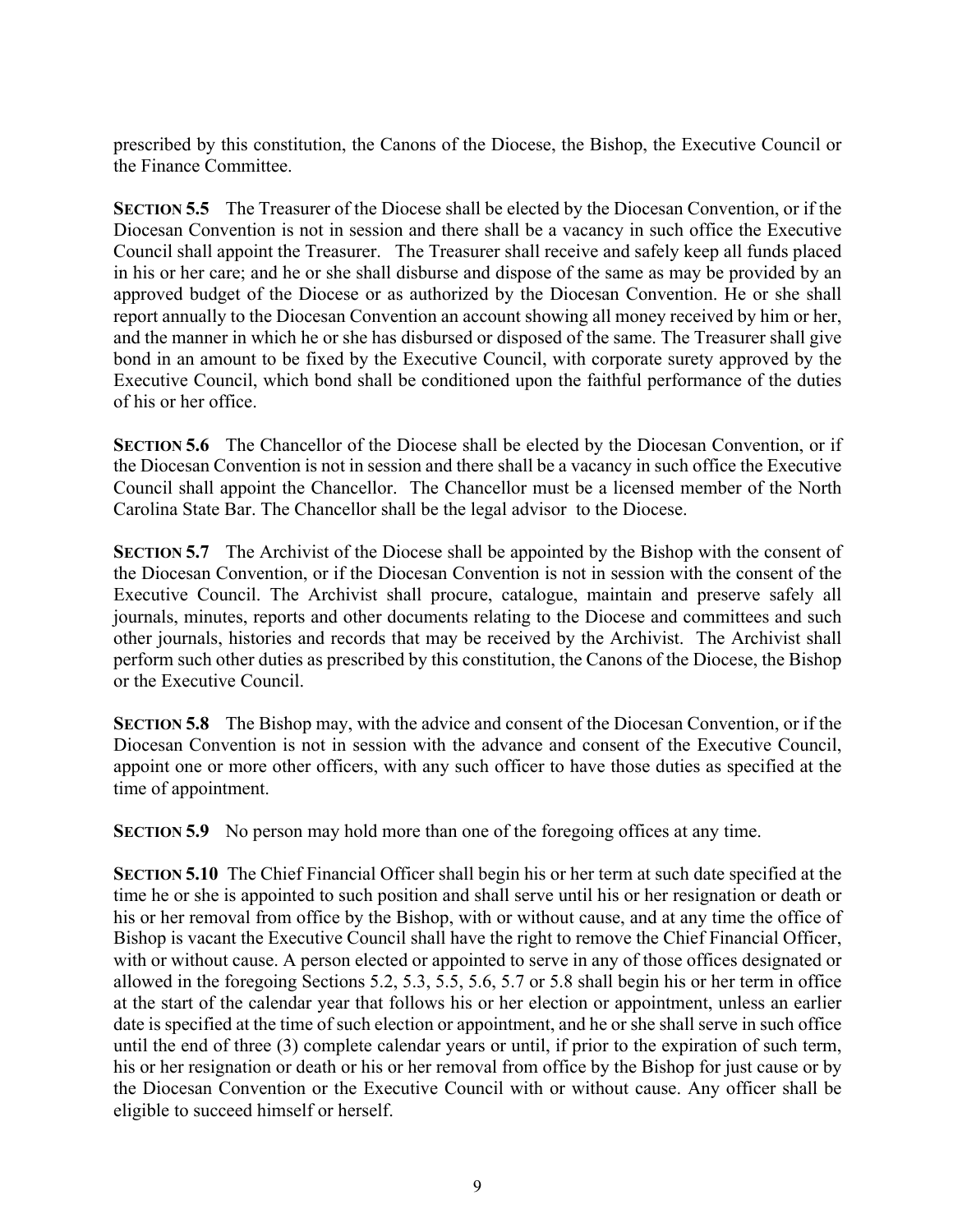### **ARTICLE VI. EXECUTIVE COUNCIL**

**SECTION 6.1** The Diocese shall have an Executive Council consisting of the Bishop and such other persons designated or elected as provided by the Canons of the Diocese.

**SECTION 6.2** When the Diocesan Convention is not in session and except as otherwise provided herein, the Executive Council may exercise such powers and authority granted to the Diocesan Convention, which includes general supervision, control and management of all business affairs, properties and finances of the Diocese. Its acts shall be binding upon the Diocese unless they are subsequently modified by the Diocesan Convention. Without limiting the generality of the foregoing, the Executive Council:

- (a) is responsible, along with the Bishop, for developing and implementing policies and programs adopted by the Diocesan Convention and overseeing the operation of the Diocese consistent with any budget adopted by the Diocesan Convention;
- (b) shall review the proposed annual budget for the Diocese as developed by the Chief Financial Officer and the Finance Committee, including the proposed level of mutual ministry support from Congregations to meet the mission and budget requirements of the Diocese, and, if approved by Executive Council or as modified by Executive Council, submit the same to Convention for consideration;
- (c) must approve, after consulting with the Finance Committee, any changes to a budget approved by the Diocesan Convention or any expenditure by the Diocese that is materially in excess of the amount as authorized in any such budget;
- (d) shall control and manage all personal property and real property received by or held in the name or for the benefit of the Diocese, but subject to such limitations or requirements on alienating or encumbering real property as provided elsewhere in this constitution or in the canons of the Diocese;
- (e) may cause the Diocese to establish one or more Diocesan Entities, provided that the organizational and governing documents of any Diocesan Entity must preclude ownership of the Diocesan Entity by any person or non-natural entity other than the Diocese, must provide that its assets are being held in trust for the benefit of the Diocese and the Episcopal Church, must provide that its real property may not be encumbered or alienated except as permitted by the canons of the Diocese, must provide in its organizational and governing documents that in the event of dissolution its property shall pass to the Diocese, and must further provide that in its organizational and governing documents that the same may not be amended without the prior consent of the Bishop and the approval of Executive Council and the Standing Committee;
- (f) shall invest, after consulting with the Finance Committee, all excess funds of the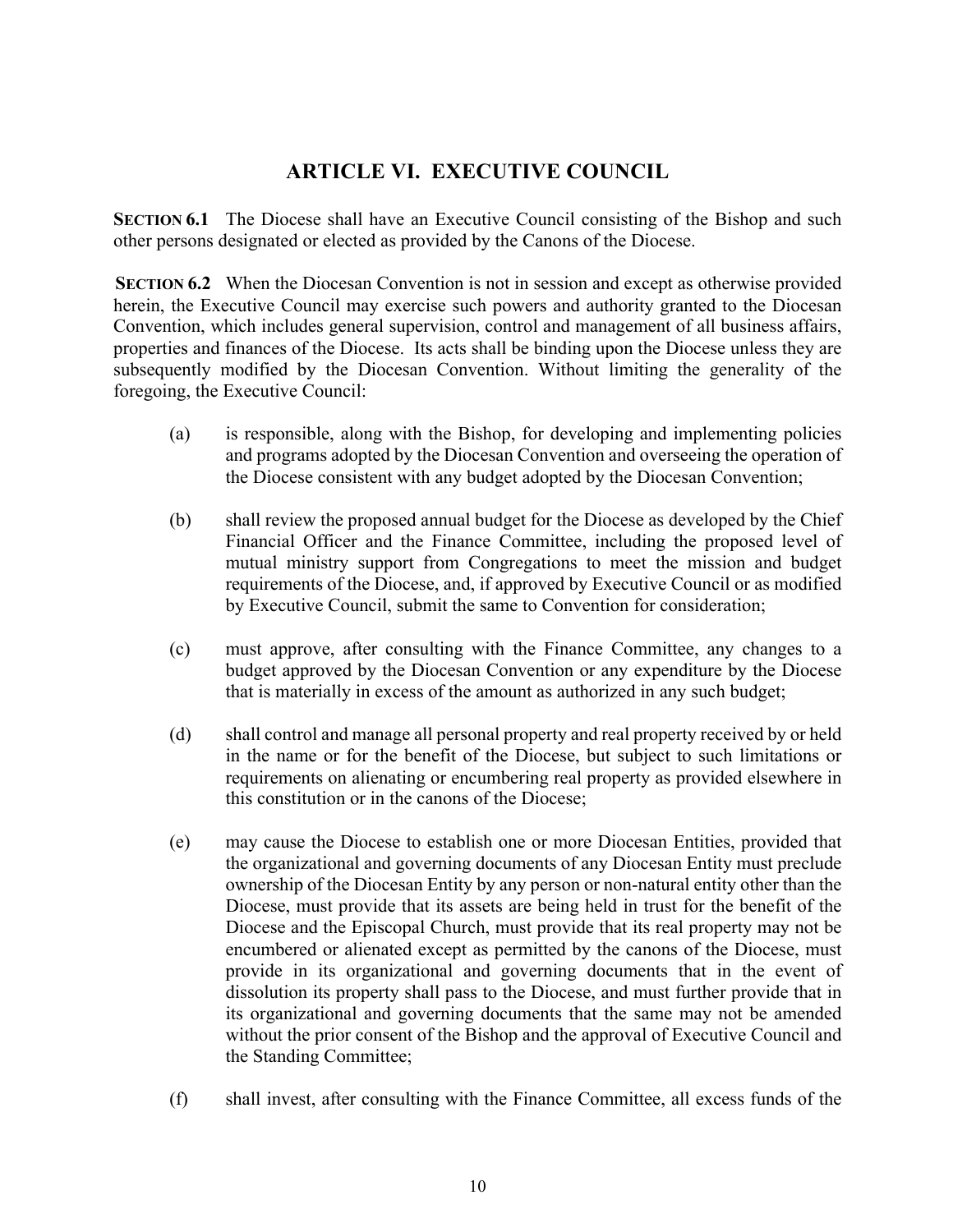Diocese in a manner that reflects the future needs of the Diocese;

- (g) may cause the Diocese, after consulting with the Finance Committee and with the prior approval of the Bishop and the Standing Committee, to borrow funds, execute and deliver a promissory note or other indicia of debt as may be required in connection with any such loan, and grant such security as it may deem prudent and appropriate to secure the repayment of such loan;
- (h) may create such adhoc committees as it deems advisable to carry out its work or to perform tasks assigned to it by the Diocesan Convention;
- (i) except as may be otherwise specified herein, must approve all appointments by the Bishop of any officers of the Diocese; and
- (j) shall perform such other acts and shall have such additional powers as may be prescribed in the Canons of the Diocese.

**SECTION 6.3** Notwithstanding the fact that the Executive Council generally has the authority to act for and on behalf the Diocesan Convention when not in session, it shall have no authority to do any of the following matters:

- (a) elect a Bishop, a Bishop Coadjutor, or a Bishop Suffragan for the Diocese;
- (b) admit new Parishes, Worshipping Communities and Chapels to union with the Diocesan Convention; or
- (c) fill any vacancy in any office or a seat on any board or committee where the office or seat was initially filled by an election of the Diocesan Convention and where the authority to fill such vacancy has been expressly delegated by this constitution or the Canons of the Diocese to a person or a body other than the Executive Council;
- (d) perform any other act that may be exclusively reserved for the Diocesan Convention by an express statement to this effect in this constitution or in the Canons of the Diocese;
- (e) repeal or modify or take any action contrary to a resolution adopted by the Diocesan Convention where such resolution expressly states that Executive Council shall have no authority to repeal or modify the same or to take any action contrary to such resolution; or
- (f) adopt, amend or repeal this constitution or any Canons of the Diocese, except for making or authorizing the Chancellor to make non-substantive amendments as herein expressly allowed or as may be expressly allowed in the Canons of the Diocese.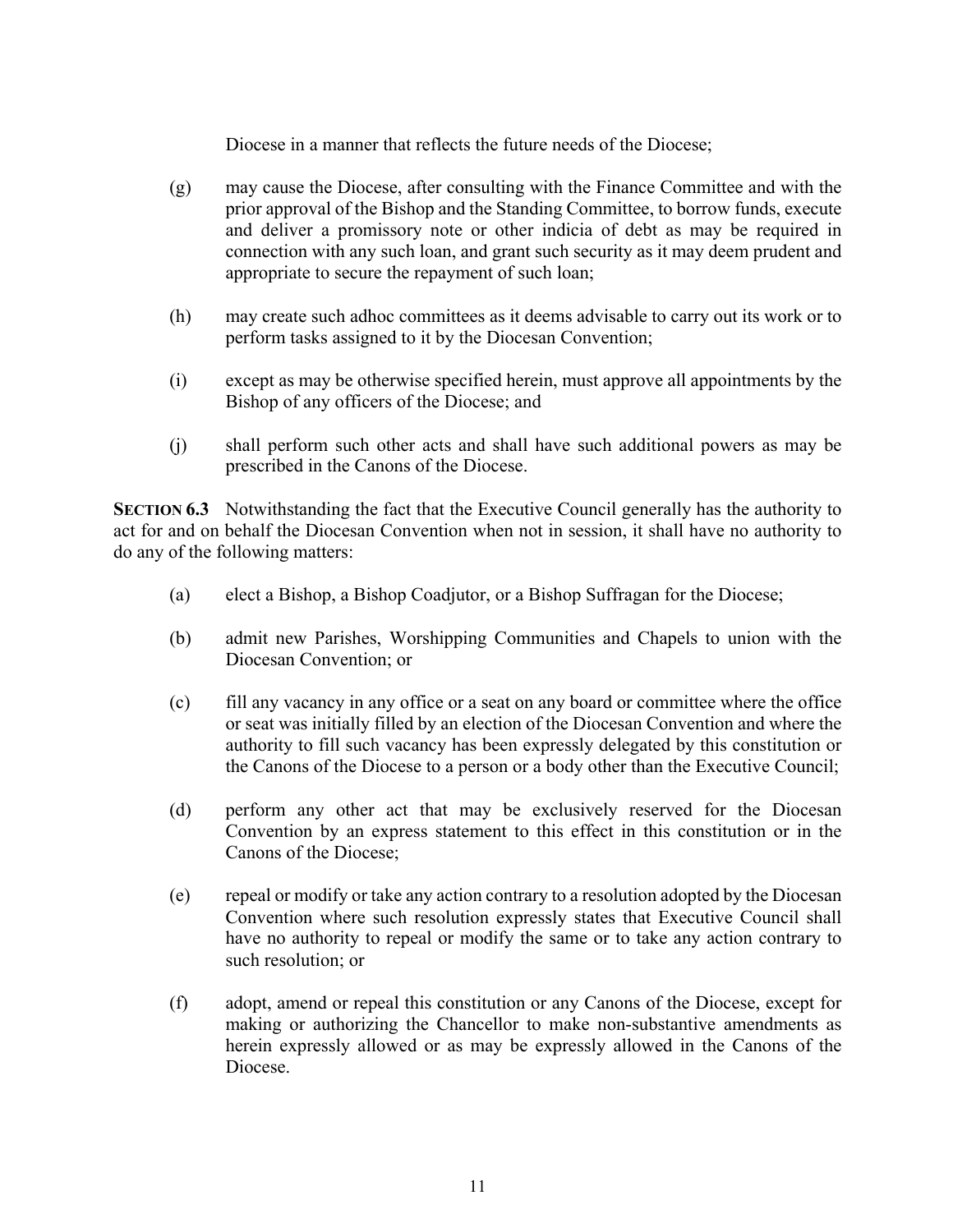## **ARTICLE VII. FINANCE COMMITTEE**

**SECTION 7.1** The Diocese shall have a Finance Committee consisting of the Bishop and such other persons designated or elected as provided by the Canons of the Diocese.

**SECTION 7.2** The Finance Committee is to provide the Diocesan Convention with assurance that both the financial policy and financial affairs of the Diocese are appropriately developed, implemented and managed and to make specific policy and operational recommendations. Without limiting the generality of the foregoing, the Finance Committee shall:

- (a) supervise the financial affairs of the Diocese;
- (b) advise the Diocesan Convention, Executive Council and Bishop as to financial matters of or relating to the Diocese;
- (c) along with the Bishop, supervise the Chief Financial Officer and the Treasurer to ensure the fulfillment of their job responsibilities;
- (d) ensure that the Diocese complies with the standards of business methods imposed by the Constitution and Canons of the Church;
- (e) advise the Executive Council and Treasurer as to the investment of all excess funds of the Diocese, including funds that may be held in any entity created by the Diocese to receive, hold and invest assets, in a manner that reflects the future needs of the Diocese;
- (f) along with the Chief Financial Officer, develop a proposed annual budget for the Diocese, including the level of mutual ministry support from the Congregations to meet the mission and budget requirements of the Diocese, for presentation to Executive Council;
- (g) along with the Chief Financial Officer, supervise the payments and reporting of mutual ministry support by the Congregations;
- (h) between meetings of the Diocesan Convention, advise and make recommendations to the Executive Council as to any material modification to the budget approved by the Diocesan Convention or with regard to any proposed expenditure it is considering that is materially in excess of the amount, if any, as provided in the approved budget;
- (i) select and, where appropriate, replace the independent auditors of the Diocese, supervise the annual audit of the Diocese's financial statements, and review the audited financial statements;
- (j) advise the Diocesan Convention and/or Executive Council, Congregations and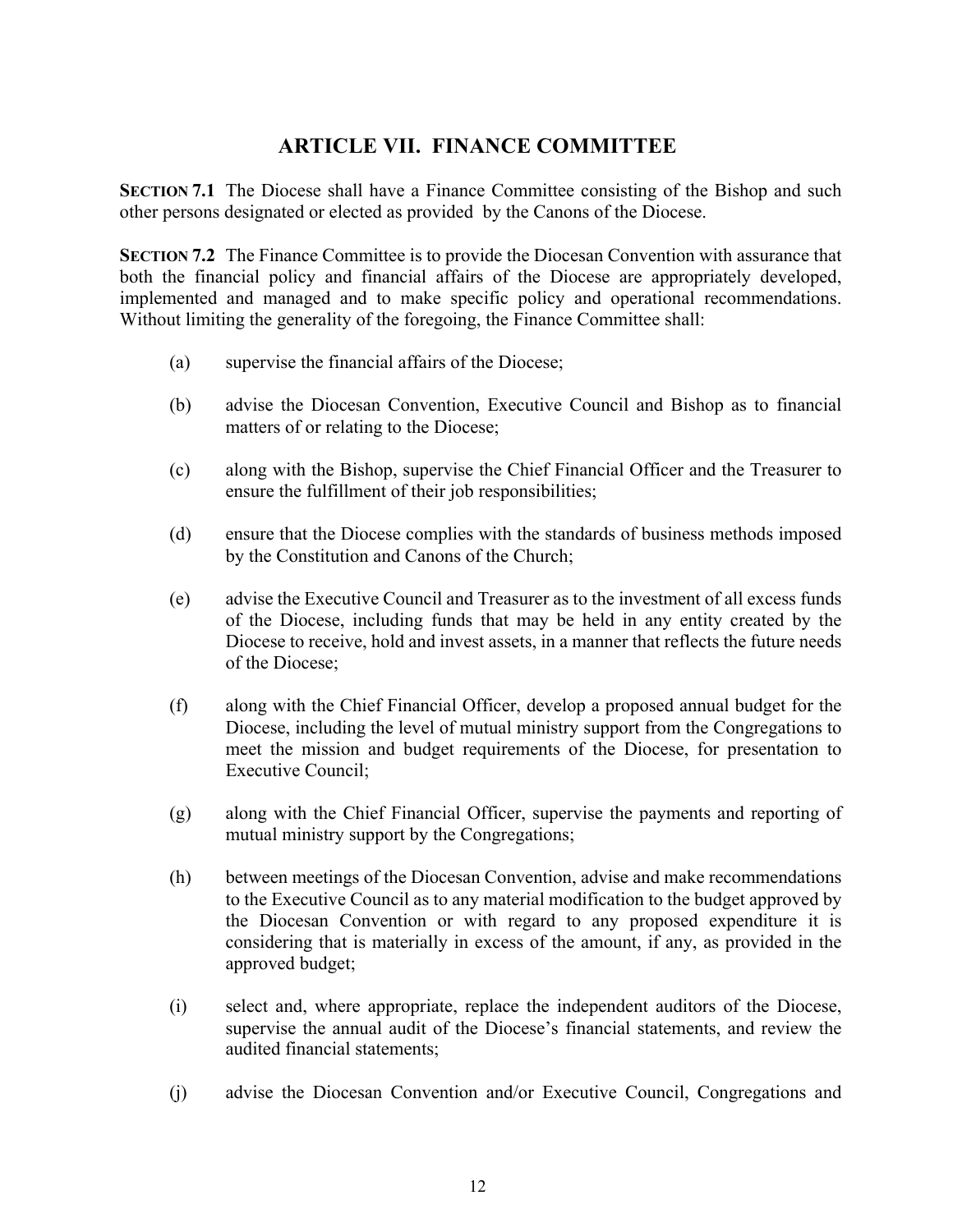Institutions as to compensation of priests serving Congregations and Institutions and personnel employed by the Diocese;

- (k) see that all Congregations have an adequate budget system and that the financial statements of all Congregations are audited annually in accordance with the Constitution and Canons of the Church and the Canons of the Diocese; and
- (l) perform such other acts and have such additional powers as may be prescribed in this constitution or the Canons of the Diocese.

## **ARTICLE VIII. STANDING COMMITTEE**

**SECTION 8.1** The Diocese shall have a Standing Committee consisting of such persons designated or elected as provided by the Canons of the Diocese.

**SECTION 8.2** The Standing Committee shall act as the Bishop's council of advice and shall have those powers and perform those functions as prescribed by the Constitution and Canons of the Church. Without limiting the generality of the foregoing, the Standing Committee shall:

- (a) interview, approve and recommend persons for candidacy and ordination to Holy Orders;
- (b) from time to time engage in a mutual ministry review, in such manner and with such assistance of others as the Standing Committee deems appropriate, to reflect on and evaluate how the Bishop and the various organizations of the Diocese have lived out their ministries together and to offer guidance; and
- (c) perform such other acts and have such additional powers as may be prescribed in this constitution or the Canons of the Diocese.

## **ARTICLE IX. COMMISSION ON MINISTRY**

**SECTION 9.1** The Diocese shall have a Commission on Ministry consisting of such persons designated or elected as provided by the Canons of the Diocese.

**SECTION 9.2** The Commission on Ministry shall act as the Bishop's council of advice and shall have those powers and perform those functions as prescribed by the Constitution and Canons of the Church. Without limiting the generality of the foregoing, the Commission on Ministry shall advise and assist the Bishop:

(a) in matters pertaining to the enlistment, selection, examination, education and pastoral care of aspirants, postulants and candidates seeking Holy Orders;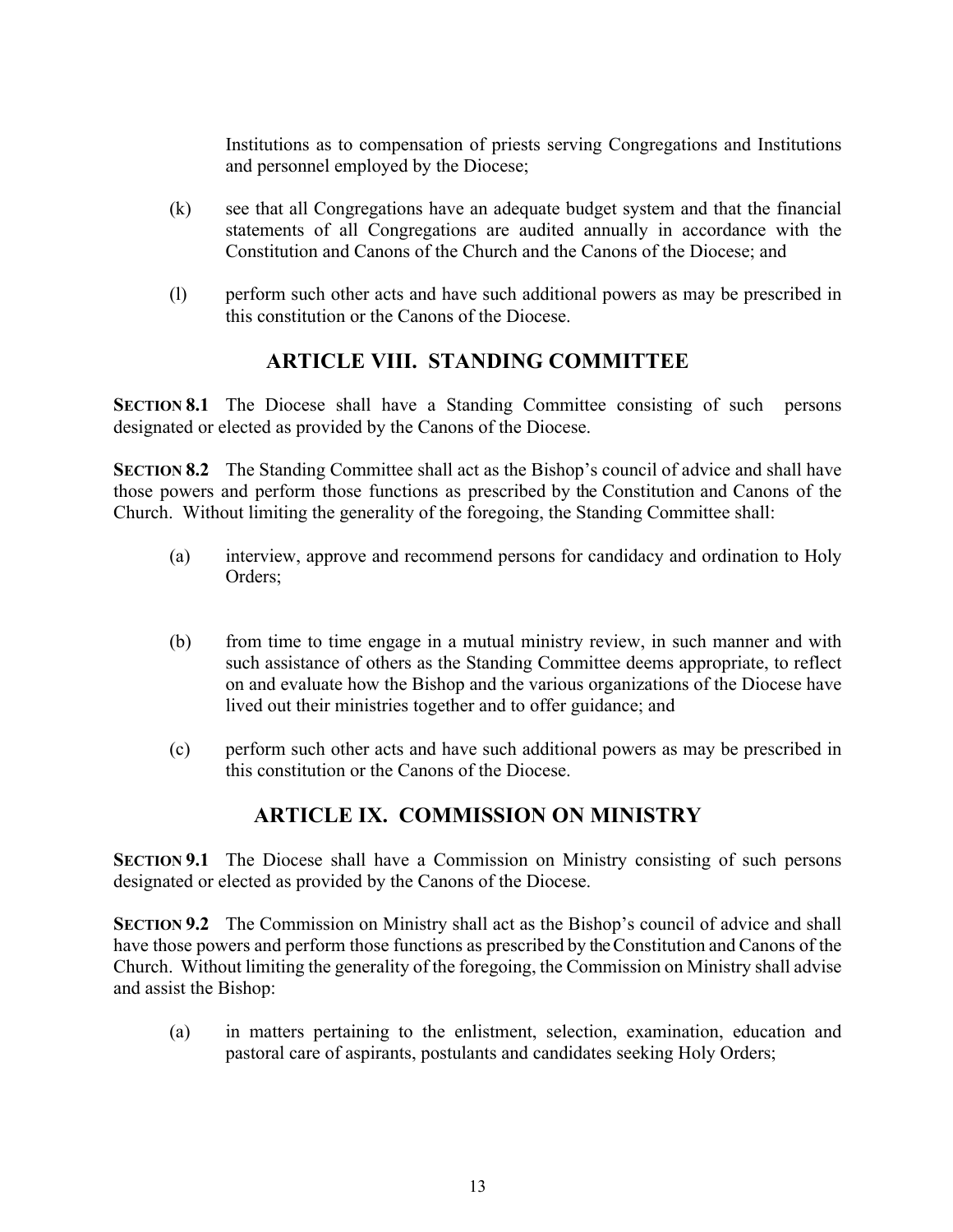- (b) in matters pertaining to continuing education, pastoral care and accountability of priests and deacons; and
- (c) in supporting the development, training, licensing, utilization and affirmation of the ministry of other persons in the world.

### **ARTICLE X. DEPUTIES TO THE GENERAL CONVENTION**

Deputies to represent the Diocese at the General Convention of The Episcopal Church, together with alternate deputies, shall be elected at least twelve (12) months preceding the date such General Convention for which they are to be seated is scheduled to convene. Such election shall occur at an annual meeting of the Diocesan Convention or at a special meeting of the Diocesan Convention called for that purpose.

### **ARTICLE XI. CONGREGATIONS AND INSTITUTIONS**

**SECTION 11.1** A Congregation or Institution not already in union with the Diocesan Convention may be admitted into union with the Diocesan Convention by the affirmative vote of a majority of the members of the Diocesan Convention present, provided the applicant Congregation or Institution (a) expressly accedes to this constitution, the Canons of the Diocese and the Constitution and Canons of the Church and (b) does such other things and provides such additional documents and information as may from time to time be prescribed by the Canons of the Diocese.

**SECTION 11.2** Whenever, in the judgment of the Bishop, a Congregation should have its privilege of representation in the Diocesan Convention suspended or whenever, in the determination of the Bishop, a Congregation or Institution should have its parochial relationship with the Diocese dissolved, the Bishop shall so advise the Diocesan Convention and explain the basis for his or her determination. Thereupon, by a concurrent two-thirds (2/3) vote of the Clerical Order and Lay Order, voting separately, the Diocesan Convention may proceed to suspend the representation of such Congregation in the Diocesan Convention or wholly dissolve such Congregation's or Institution's parochial relationship with the Diocese. Upon the dissolution of the parochial relationship of a Congregation or Institution with the Diocese, the real and personal property of such Congregation or Institution shall be surrendered and conveyed to the Diocese or as otherwise directed by the Diocese or The Episcopal Church, and in the event of a conflict between directions from the Diocese and The Episcopal Church the direction from The Episcopal Church shall control.

## **ARTICLE XII. PROPERTY**

**SECTION 12.1** All real and personal property held by or for the benefit of any Congregation or Institution is held in trust for The Episcopal Church and the Diocese. The existence of this trust, however, shall not limit the power and authority of a Congregation or Institution otherwise existing over such property so long as the Congregation or Institution remains a part of, and subject to, The Episcopal Church and the Diocese and subject to this constitution, the Canons of the Diocese and the Constitution and Canons of the Church, except that in no event may a Congregation or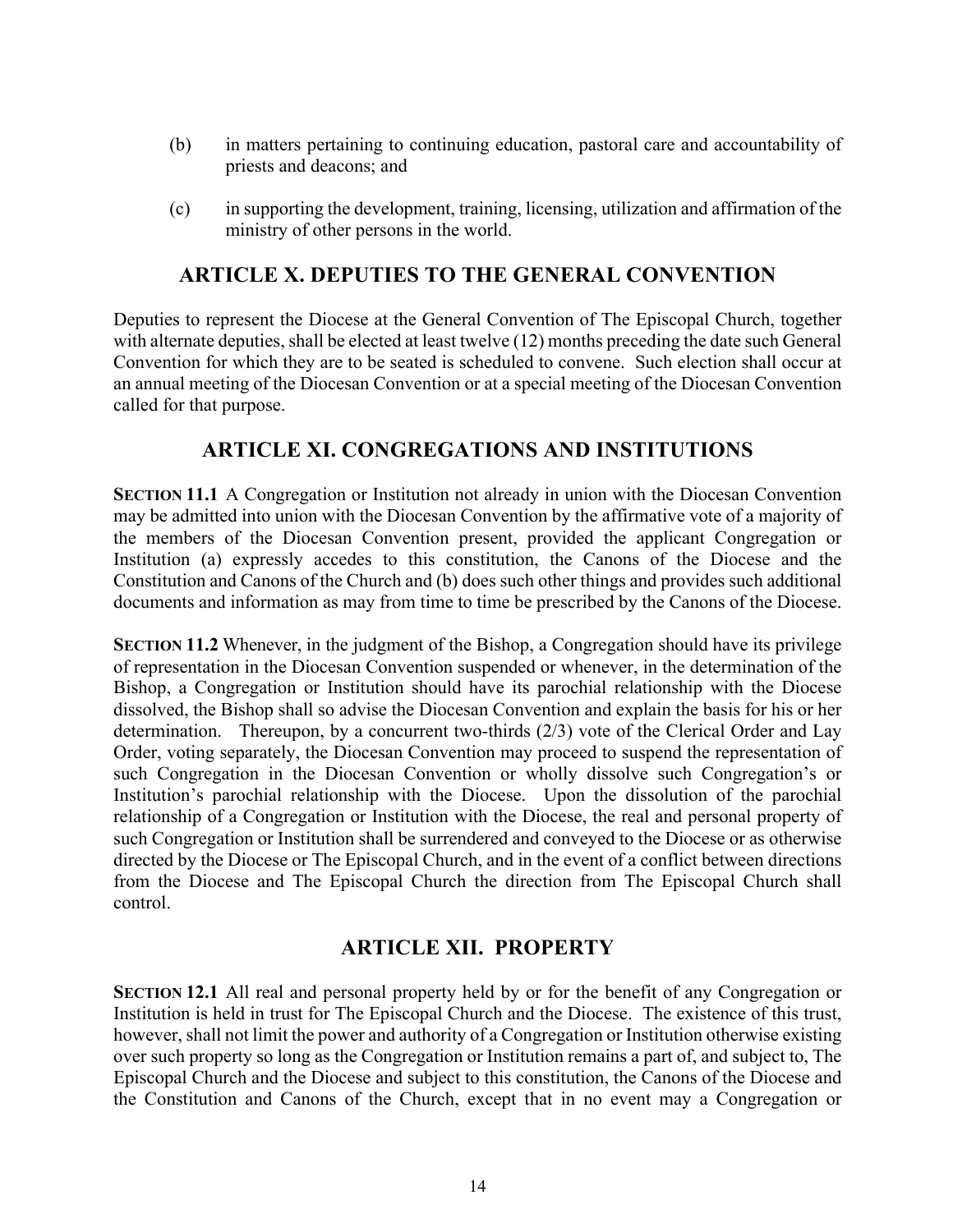Institution alienate or encumber its real property unless permitted by, or authorized in accordance with, the Canons of the Diocese. In the event the affiliation of a Congregation or Institution with The Episcopal Church or the Diocese is severed or the union between a Congregation or Institution and the Diocesan Convention is severed, title to all of such Congregation's or Institution's property shall be delivered to and shall vest in the Diocese.

**Section 12.2** All real and personal property held by a Diocesan Entity is held in trust for The Episcopal Church and the Diocese. The existence of this trust, however, shall not limit the power and authority of a Diocesan Entity otherwise existing over such property so long as the Diocesan Entity remains wholly-owned by the Diocese and subject to The Episcopal Church and the Diocese and subject to this constitution, the Canons of the Diocese and the Constitution and Canons of the Church, except that in no event may a Diocesan Entity alienate or encumber its real property unless permitted by, or authorized in accordance with, the Canons of the Diocese. In the event a Diocesan Entity is dissolved or ceases to be wholly owned by the Diocese, title to all of such Diocesan Entity's property shall be delivered to and shall vest in the Diocese.

**SECTION 12.3** The Diocese in its name may hold title to property with all rights and authority to manage, dispose of or otherwise deal the same in accordance with the authority granted by the North Carolina Unincorporated Nonprofit Association Act, including amendments to the same, except that in no event may the Diocese alienate or encumber its real property unless permitted by, or authorized in accordance with, the Canons of the Diocese. When alienation or encumbrance of real property is permitted or authorized, the Bishop and the Treasurer are to sign the necessary deed or other instrument for the approved transaction. In the event of a vacancy in the office of Bishop, the President of the Standing Committee shall sign the necessary deed or other instrument for an approved transaction along with the Treasurer.

**SECTION 12.4** All rights and authority heretofore vested in trustees of the Diocese as to ownership of property for or on behalf of the Diocese are hereafter vested in the Bishop and the Treasurer, with the persons serving in such roles being the successor trustees with all rights and authority to manage, dispose of or otherwise deal the same, except that in no event may such persons as successor trustees alienate or encumber any real property unless permitted by, or authorized in accordance with, the Canons of the Diocese. When alienation or encumbrance of real property is permitted or authorized, the Bishop and the Treasurer are to sign the necessary deed or other instrument for the approved transaction. In the event of a vacancy in the office of Bishop, the President of Standing Committee shall serve as a successor trustee as to such real property until such office is filled, and shall sign the necessary deed or other instrument for an approved transaction along with the Treasurer.

## **ARTICLE XIII. ADOPTION AND AMENDMENT OF CANONS**

**SECTION 13.1** The Diocesan Convention, at an annual meeting or special meeting, shall have the power and authority to enact Canons for the Diocese upon such matters as it may think proper, provided that no such canon shall be inconsistent with the provisions of this constitution.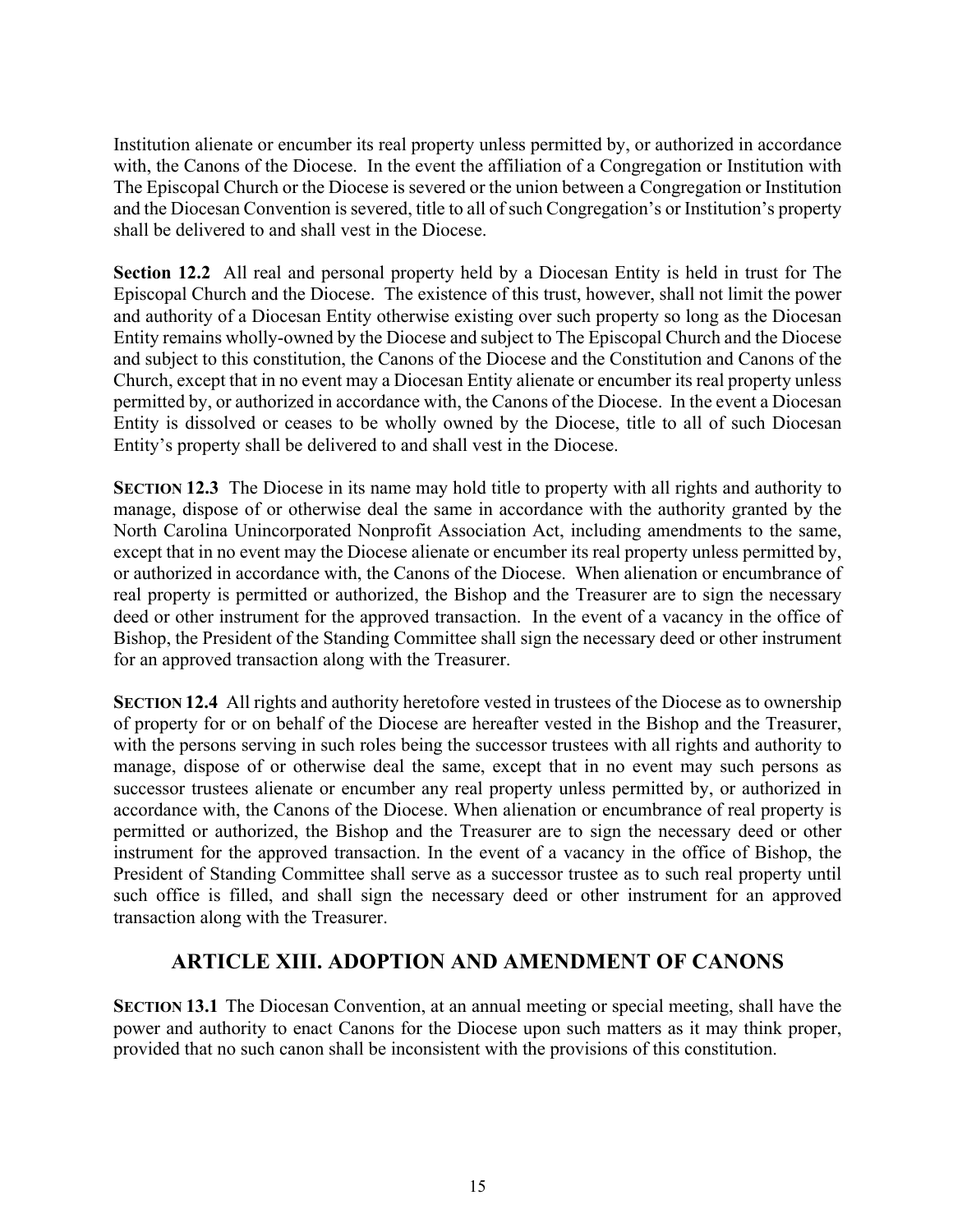**SECTION 13.2** The Diocesan Convention, at an annual meeting or special meeting, shall have the power to modify, amend or repeal any canon of the Diocese, provided that no such act shall conflict or be inconsistent with the provisions of this constitution.

**Section 13.3** To the extent of any conflict or inconsistency between this constitution and any canon of the Diocese, this constitution shall prevail and control.

## **ARTICLE XIV. AMENDMENTS TO CONSTITUTION**

**SECTION 14.1** This constitution may be amended only as follows:

- (a) An amendment to this constitution may be introduced only at an annual meeting of the Diocesan Convention.
- (b) Once introduced, the President of the Diocesan Convention shall immediately appoint, subject to the approval of the Diocesan Convention, a committee consisting of three (3) Clerics and three (3) Laypersons, which committee shall be referred to as the "Constitution and Canons Committee." This committee shall remain in existence until it has offered its report and recommendation on the proposed amendment at the next annual meeting of the Diocesan Convention and is discharged by the President of the Diocesan Convention. Upon the occurrence of a vacancy in the membership of the Constitution and Canons Committee, the Bishop shall appoint a person to fill such vacancy.
- (c) The Constitution and Canons Committee shall have the responsibility of reviewing the proposed amendment and reporting on the matter at the next annual Diocesan Convention of the Diocese in one of the following forms: (i) a recommendation for adoption of the amendment as presented; (ii) a recommendation for rejection of the amendment as presented; or (iii) a recommendation for adoption of the amendment but with modifications as offered by the Constitution and Canons Committee or with proposed amendments to the Canons of the Diocese that it deems necessary or beneficial as a result of the proposed amendment to this constitution.
- (d) After the Constitution and Canons Committee makes its report, the delegates of the Diocesan Convention shall undertake the following actions:
	- (i) As an initial matter, the delegates shall vote on the amendment to this constitution as initially introduced. For such amendment to be adopted, the amendment must receive the concurrent approval of two-thirds (2/3) of the Lay Order and two-thirds (2/3) of the Clerical Order, voting separately.
	- (ii) If the amendment to this constitution as initially introduced is not approved and the report of the Constitution and Canons Committee recommended adoption of such amendment but with modifications as offered by it or with amendments to the Canons of the Diocese as offered by it, then the delegates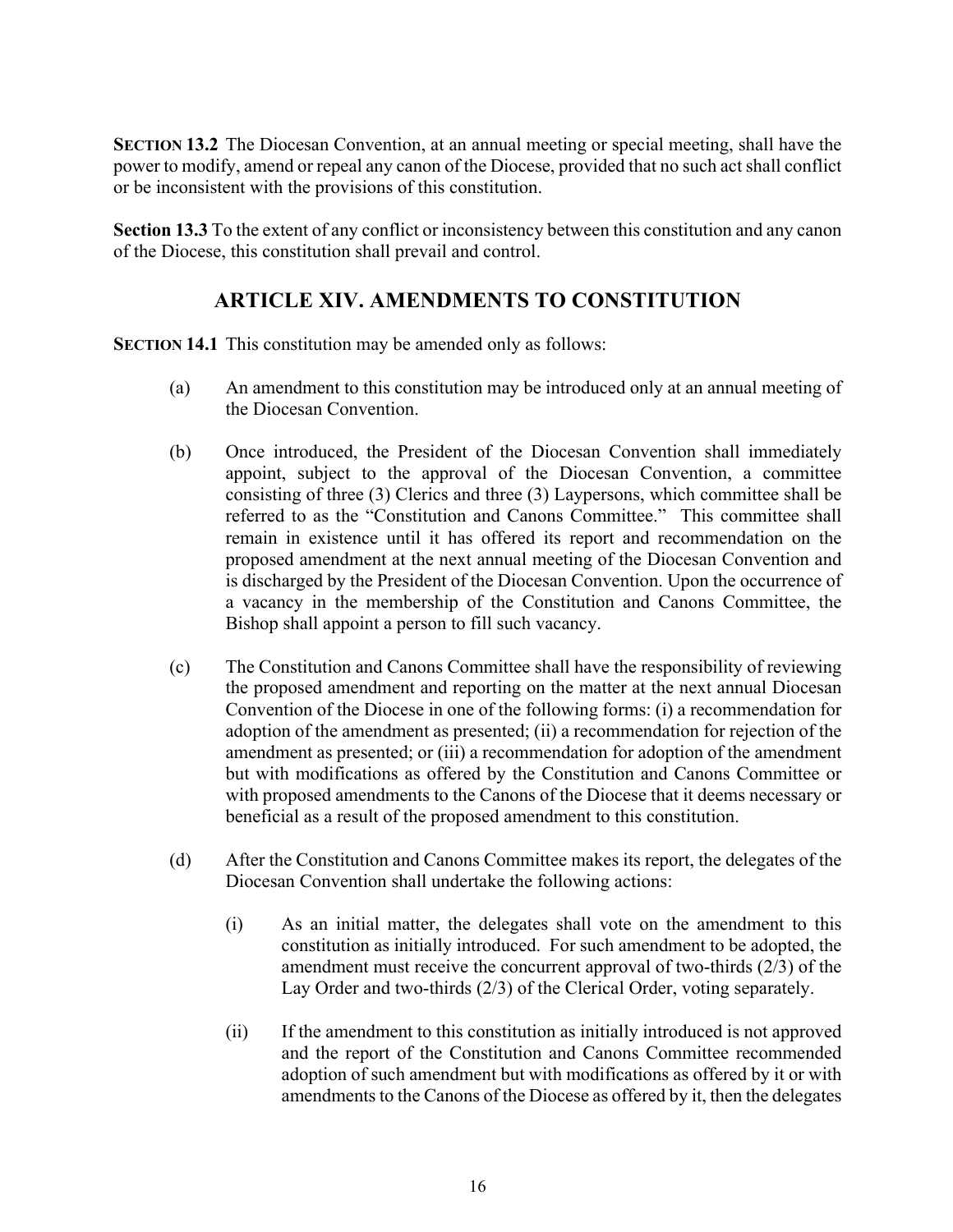shall vote on the proposed amendment(s) offered by the Constitution and Canons Committee. For the amendment(s) to be adopted, the amendment(s) must receive the concurrent approval of two-thirds (2/3) of the Lay Order and two-thirds (2/3) of the Clerical Order, voting separately.

(e) Notwithstanding the foregoing, the Chancellor, with the approval of the Executive Council, may make non-substantive changes to this constitution to correct punctuation, spelling, typographical, grammatical, formatting and numbering errors, and such changes shall not require the approval of the Diocesan Convention and shall take effect immediately.

**SECTION. 14.2**The President and Secretary of the Diocesan Convention shall certify the Diocesan Convention's adoption of any amendments to this constitution or the Canons of the Diocese. The Archivist shall maintain a book, titled "Constitutions and Canons of The Episcopal Diocese of Western North Carolina," in which such provisions and certifications shall be recorded. The provisions in that book shall be presumed to have been duly adopted and correctly recorded.

## **ARTICLE XV. SAVINGS CLAUSE**

In the event any provision in this constitution is in conflict with any term or requirement in the Constitution and Canons of the Church, whether now existing or hereafter enacted, for which no deviation is permitted or allowed, then the provision that is in conflict shall be deemed stricken as if never included herein and substituted in its place shall be the term or requirement of the Constitution and Canons of the Church, as may be applicable.

## **ARTICLE XVI. REPEAL**

Following approval and adoption of this constitution by the Diocesan Convention, the constitution previously in effect shall be repealed.

## **ARICLE XVII. TRANSITIONAL PROVISIONS**

**SECTION 17.1** Every Congregation heretofore established and in union with the Diocesan Convention shall continue as a Congregation of this Diocese as though established under this constitution and the Canons of the Diocese.

**SECTION 17.2** Every Institution heretofore established and in union with the Diocesan Convention shall continue as an Institution of this Diocese as though established under this constitution and the Canons of the Diocese.

**SECTION 17.3** Every certified list of delegates, the register and all other records of a Congregation heretofore established shall continue until duly amended or changed in accordance with this constitution and the Canons of the Diocese.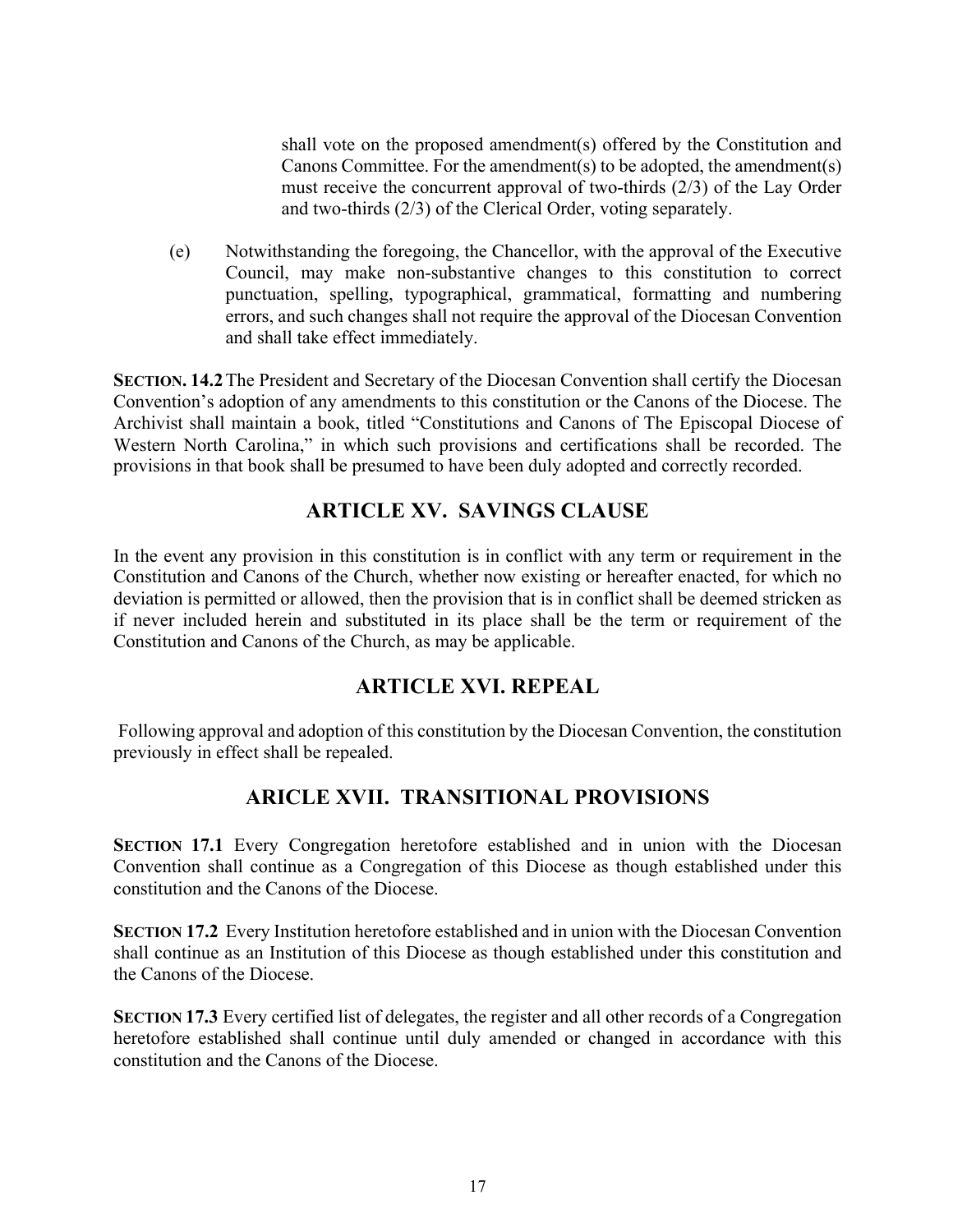**SECTION 17.4** Every certified list of the Clerics of the Diocese and other records of the Diocese heretofore established shall continue until duly amended or changed in accordance with this constitution and the Canons of the Diocese.

#### **SECTION 17.5**

(a) Every member of a committee or commission heretofore established and continued under this constitution or the Canons of the Diocese shall continue in office following the adoption of this constitution; however, after the adoption of this constitution the Executive Council is directed to appoint members to or remove members from any such committee or commission and to stagger terms of service so as to cause the membership of such committee or commission to conform with the terms of this constitution and the Canons of the Diocese.

(b) With regard to any committee or commission newly established by this constitution, the Executive Council is directed to appoint members to such committee or commission and to stagger terms of service so as to cause the membership of such committee or commission to conform with the terms of this constitution and the Canons of the Diocese.

(c) An officer heretofore chosen and whose office is continued under this constitution shall continue in office following the adoption of this constitution, except his or her term of office shall not extend beyond such period as in effect at the time he or she was previously elected, designated or appointed.

(d) With regard to any office newly established by this constitution, the Executive Council is directed to appoint a person to such office who meets such qualifications and requirements as may be specified by this constitution and the Canons of the Diocese and to designate his or her term of office, which term may not extend beyond the end of the third calendar year following the adoption of this constitution.

(e) A deputy or alternate deputy heretofore chosen to represent the Diocese at the General Convention of The Episcopal Church shall continue to serve in such position, except his or her term shall not extend beyond such period as in effect at the time he or she was previously elected or appointed.

(f) The authority granted to the Executive Council in this Section 17.5 shall expire at the start of the next annual Convention of the Diocese after the adoption of this constitution; however, the expiration of such authority shall not diminish the power or authority of Executive Council to fill, or to participate in filling, vacant offices or positions as otherwise allowed by this constitution or the Canons of the Diocese.

**SECTION 17.6** If there should be uncertainty as to whether any right or authority of a person, Congregation or Institution heretofore existing is continued under this constitution or the Canons of the Diocese, an application for the resolution of such matter may be made to the Bishop for a decision, and his or her decision shall be final and binding.